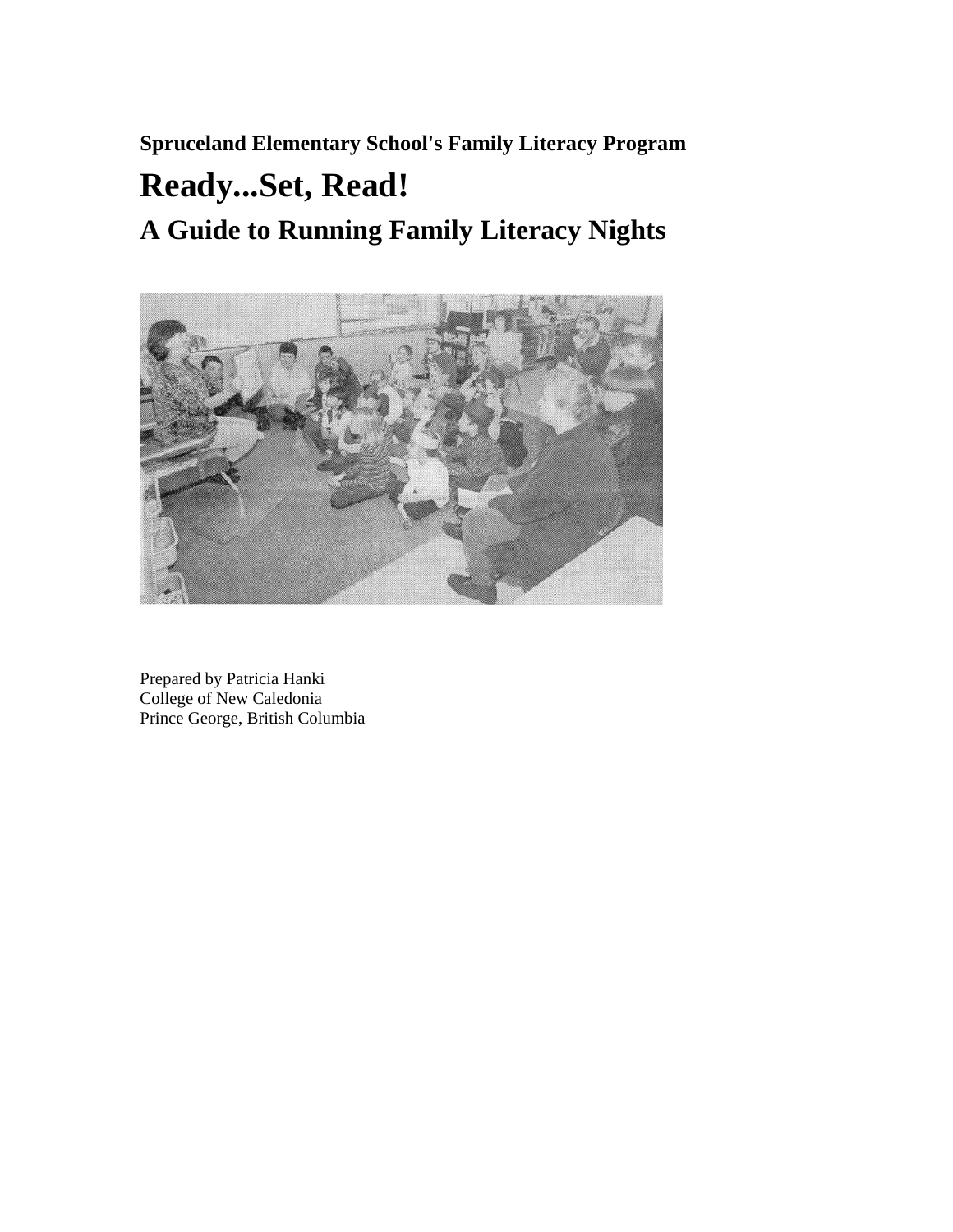# **Spruceland Elementary School's Family Literacy Program Ready...Set, Read! A Guide to Running Family Literacy Nights**

Prepared by Patricia Hanki College of New Caledonia Prince George, British Columbia

Literacy Project funded by

Province of British Columbia Ministry of Education, Skills and Training and the Department of Human Resources Development Canada

National Literacy Secretariat 3848-98/C004-1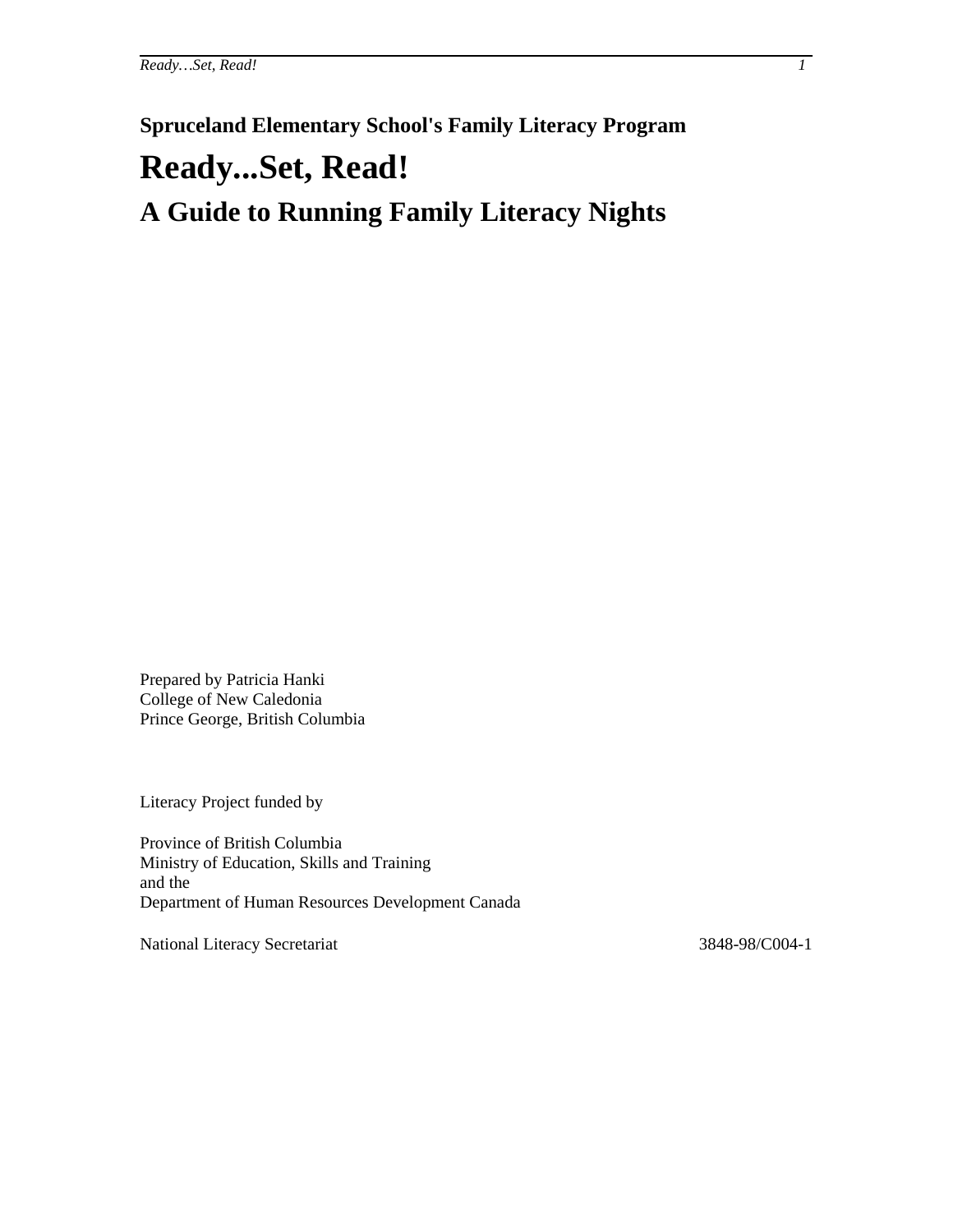*Ready…Set, Read! 1*

Front cover photo reprinted, with permission, from the *Prince George Citizen.*

Back cover photo reprinted, with permission, from the *Prince George Citizen.*

©1999 by The College of New Caledonia.

All rights reserved

Printed in Canada

This material may be used for instructional purposes.

Every effort has been made to ensure that these materials comply with the requirements of copyright clearances and appropriate credits. The College of New Caledonia will attempt to incorporate in future printings any corrections which are communicated to it.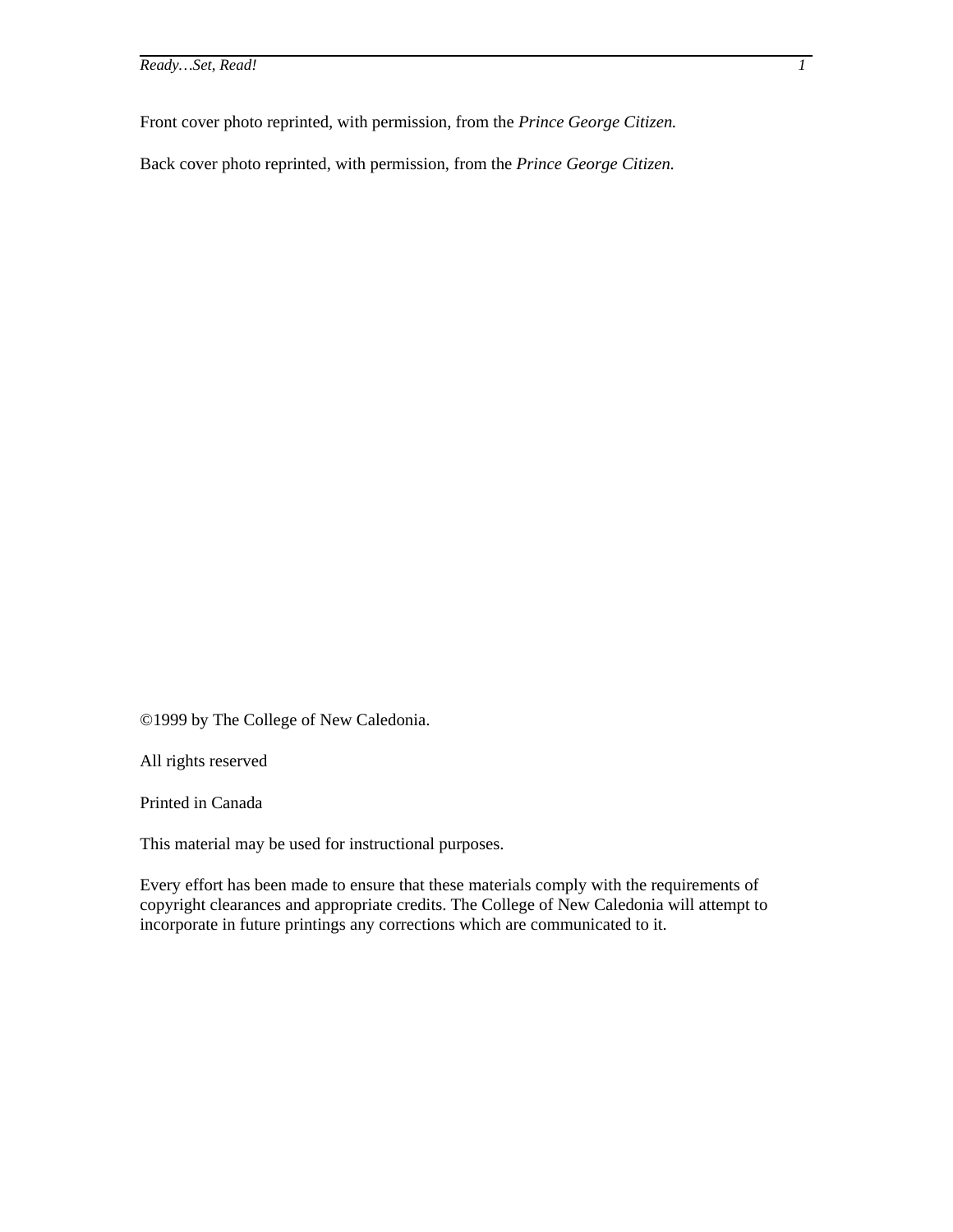## **Contents**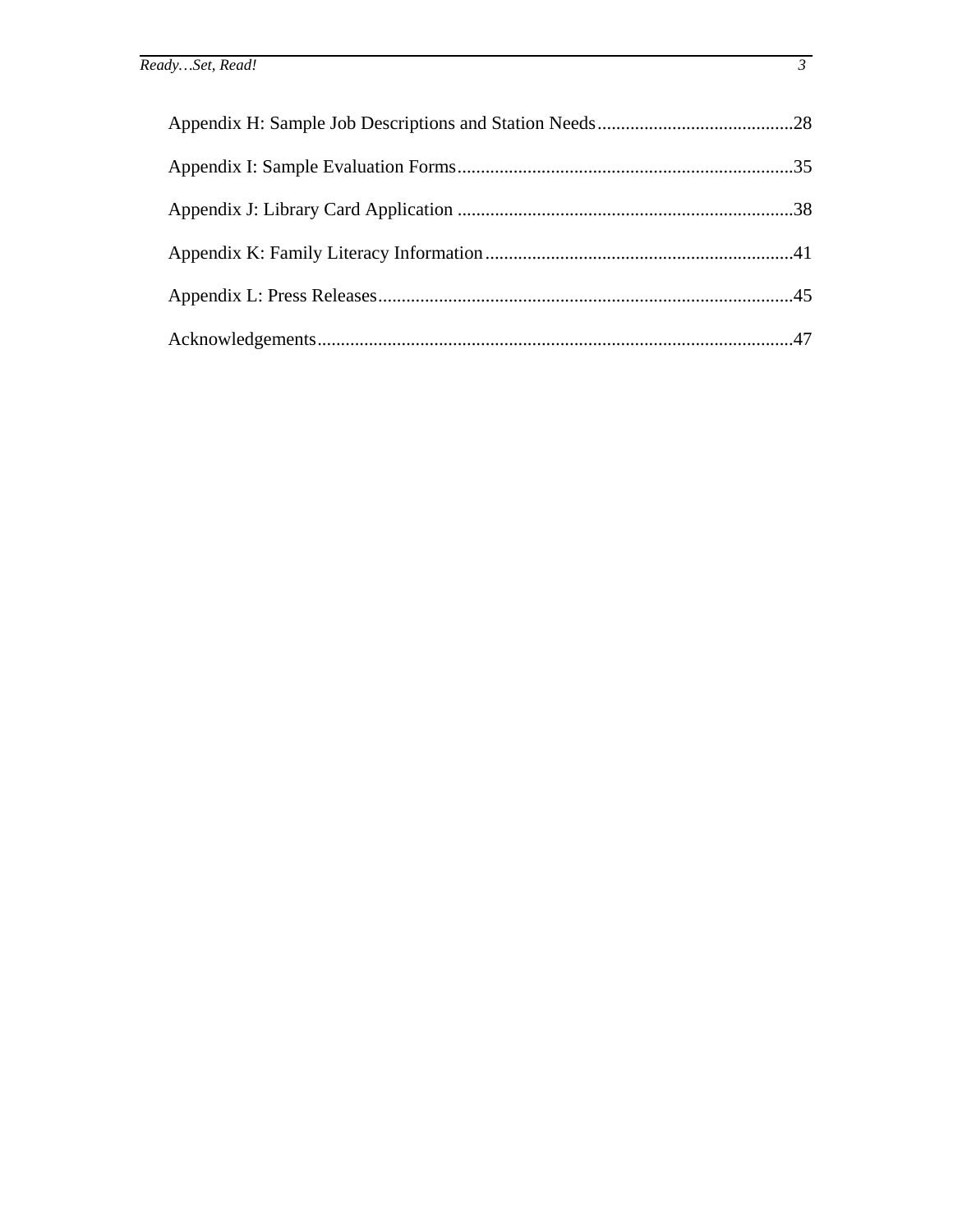## <span id="page-5-0"></span>**Spruceland Elementary School's Family Literacy Program: Ready...Set, Read!**

## **History**

Originally, "Ready...Set, Read ", an early language home program, was developed and implemented during the 1994/95 school year to address an holistic perspective to the healthy child (success in literacy increases feelings of self-worth and self-confidence).

This family literacy program has continued and evolved since its initiation due to the extraordinary efforts of a group of teachers at Spruceland Elementary School and the strong support of the school administration.

## **Goals**

The goals of the "Ready, Set, Read" program at Spruceland Elementary School continue to be to:

- Encourage literacy at all levels
- Encourage "reluctant" parent to be partners in education
- Provide/promote opportunities for community networking
- Model literacy activities with children
- Practice literacy activities with children
- Build a comfort level for parents to come to the school and to participate in their childrens' education
- Help parents become active parent partners in their childrens' education
- Provide/promote awareness of literacy opportunities in our community

## **The Project**

In the first stage of this project a shared vision of a healthy school was created. The kindergarten children who were to be the participants in the project were surveyed. They were asked what they thought would be important things for them to learn in kindergarten. One hundred percent of them said reading, looking at books, writing and "doing papers" were a primary need of going to school. Other activities that were identified were computers, playing house, nature, walking home alone, reading signs, coloring, music, sports and "everything".

The second stage of Spruceland's family literacy initiative identified the top learning priorities to be pre-literacy and computer skills.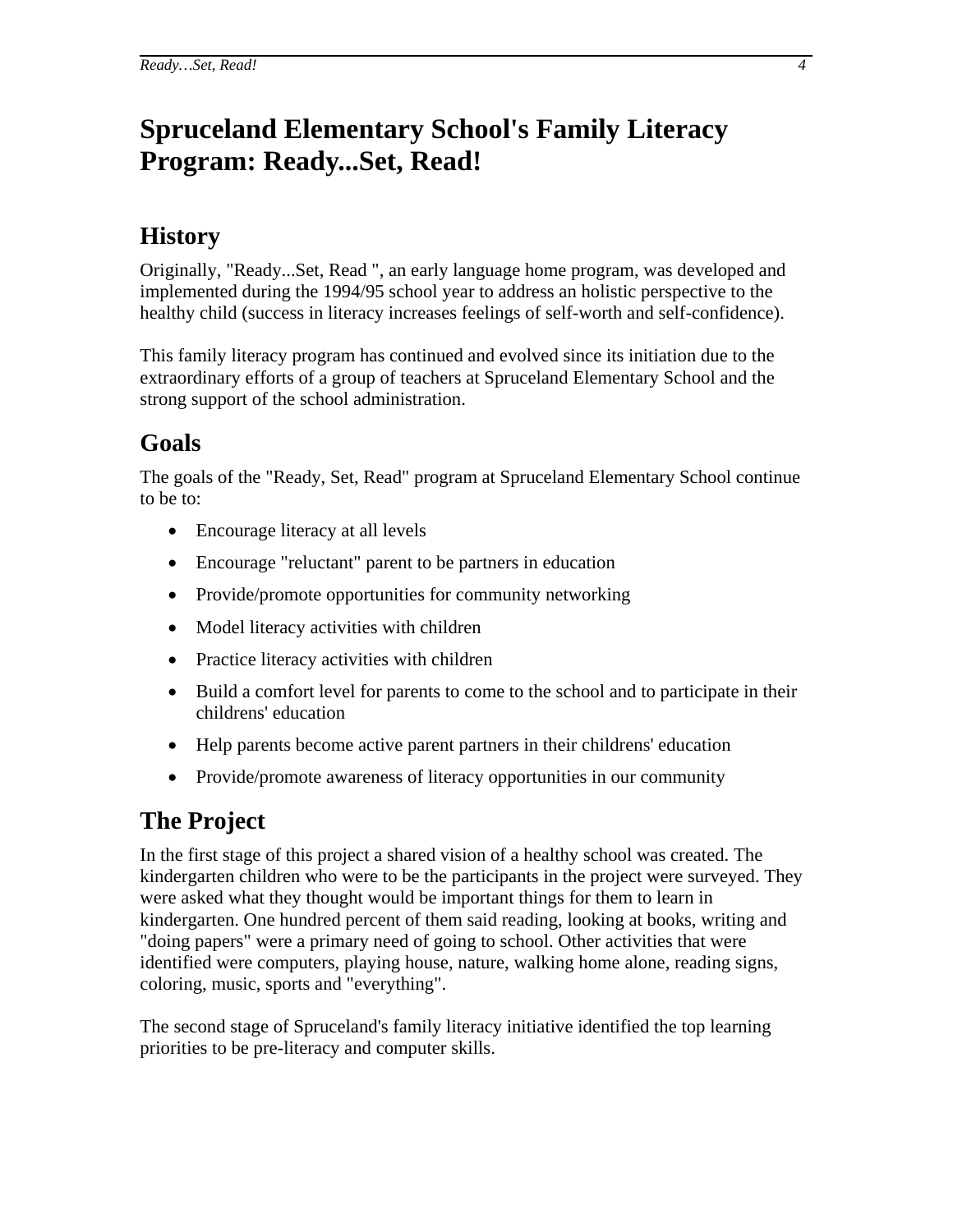<span id="page-6-0"></span>The third stage in the early development of the Ready...Set, Read! Project was the activity planning. This was intended to be preventative, proactive, and to support the children and involve the parents and the community. The Early Language Home Program was the result, and was put into practice as follows:

- Information meetings with parents around the strategies to increase self-esteem through language and play activities. The goal was to enhance the quality of parent/child interactions. Information was presented using direct instruction, videos, role-playing, modeling and practice
- Selected pre-literacy resources were to be sent home weekly, and would require from ten to fifteen minutes to complete
- It was planned to involve the community by the use of storytellers (CPAC  $\&$ seniors), and volunteers to assist the children with literacy, crafts and life skills/cultural activities
- It was planned to help the children/parents explore the community through field trips to the museum, library, bookstores and cultural events
- Expenses to start up and run the program were covered by the school

The process for implementation of the program was as follows:

- At the fall Open House at the school, information was provided, and a volunteer sign-up sheet was available
- A letter of invitation was sent to all kindergarten parents to attend the information meeting
- At the information meeting, a brief introduction related to the program was done, and further information provided through videos and examples of materials
- A timeline sheet, list of suggested books and a speech and language development information sheet were handed out to the families

Materials used for the activities came from Linqui Systems. These included:

- Scissors, glue and concepts-interactive activities for practicing basic language concepts
- Read, Set, Listen-a beginning listening program for non-readers
- Follow Me-activities to practice following directions

Neither participation nor completed work within the program were "graded".

Evaluation was to be informal and involved the children, parents and the community. Instruments used included pre- and post-tests and surveys.

The resulting program evaluations throughout the activities were positive with parents and children requesting further activities. See Appendix for samples.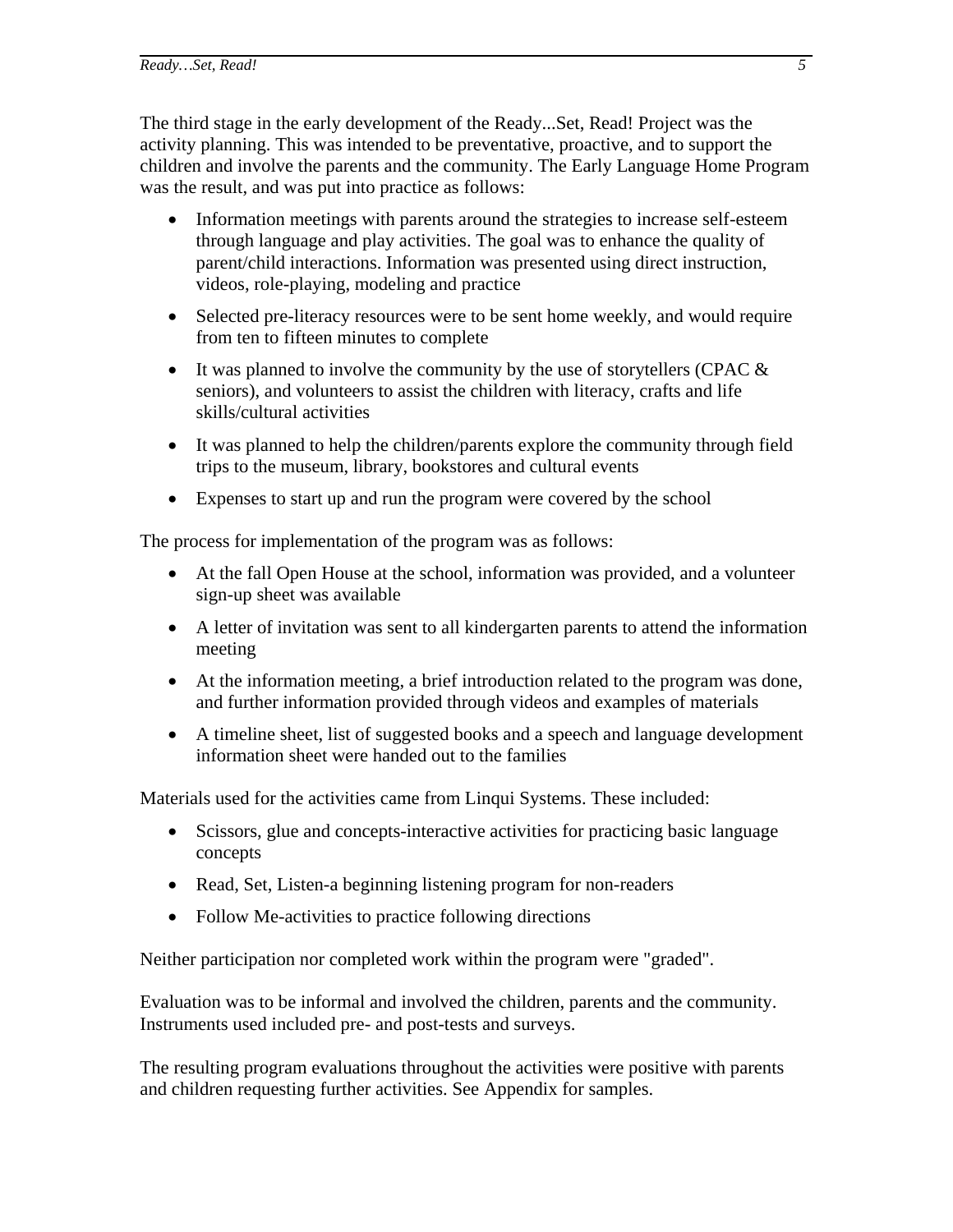## <span id="page-7-0"></span>**Present Program (1997-1999)**

The original program continued to be presented for the next three school years, with some changes made to the format. In its fourth year, the program was extended to involve all the kindergarten and grade one classes in the English stream (Spruceland School also houses a French Immersion Program), while in this past year the French stream was also included.

The planned format included three evening meetings at the school for the parents and children, with organized activities. As well as publishing information in the school newsletter, prior to each evening of activity, children took home a written invitation to their families which requested them to return a list of those family members who would be attending the first evening. This made it easier to plan the meal, and to set up the groups of families and volunteers so that participation in the stations would go smoothly.

The following evenings formats varied each year, depending on the number of volunteers and activities planned by the Advisory Committee. It is provided as a framework for evenings with suggested activities provided in the Appendix. There was also a daytime literacy program for 4- and 5-year-olds where story-time from the Public Library staff was offered. An early-language homework program for Kindergarten students was provided as well. This consisted of weekly literacy activities for parents and children to complete at home in order to ensure greater success in later reading instruction. Examples of this program are included in the appendix.

## **Structure of Nights**

#### *Evening #1*

Included a simple supper, introduction to the evening's activities, and participation in four activity stations, which were:

- Literacy games, such as alphabet bingo and phonics games
- A video station which modeled reading with a child (child-minding was available for this station)
- Reading materials-a display set up by the librarian, who was there to lead a tour and to answer questions
- Read and do materials: an interactive reading station

#### *Evening #2*

Included a simple supper, introduction to the evening's activities, and participation in four stations, which included: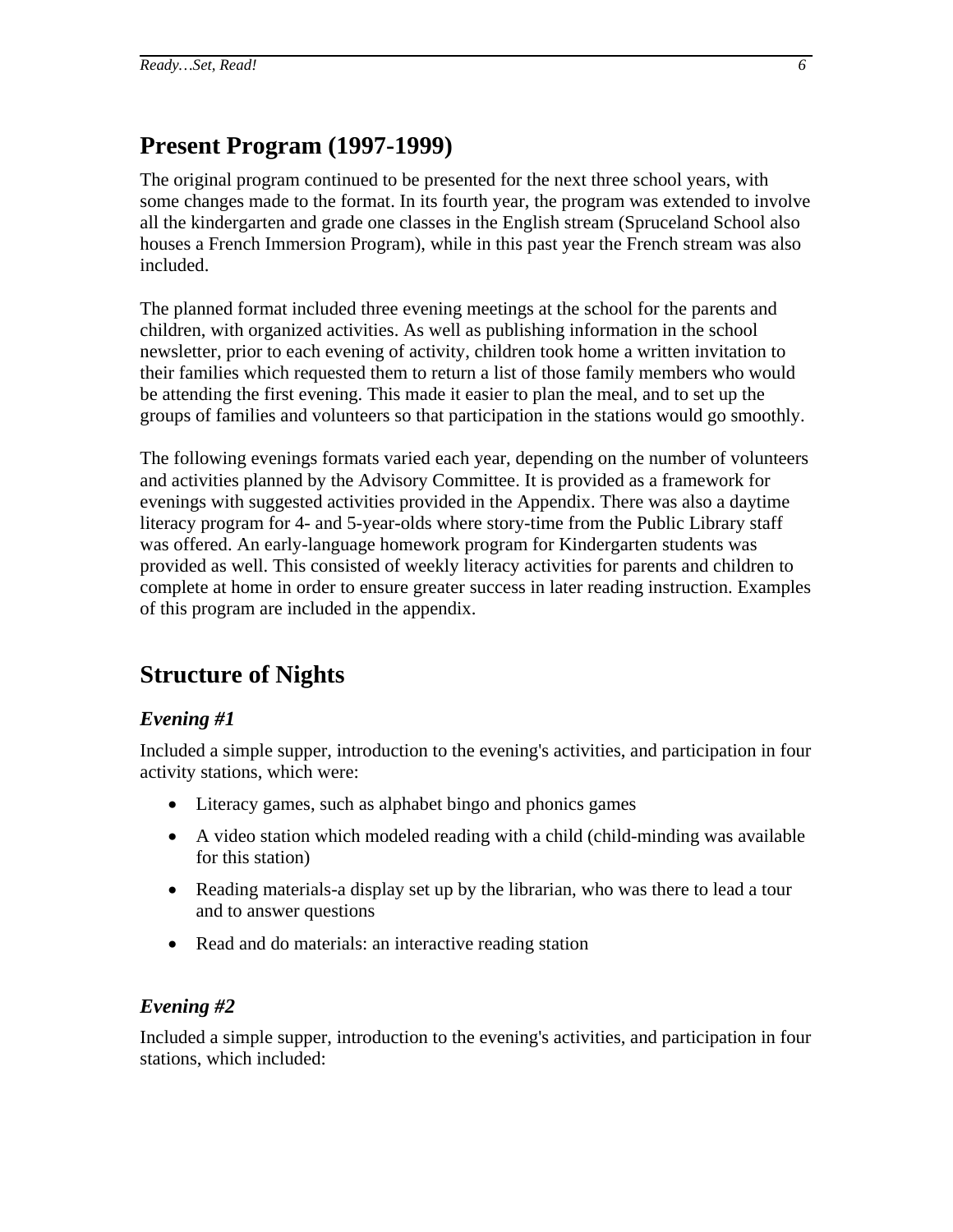- <span id="page-8-0"></span>• A storyteller from the community who told "sand stories" and "draw and tell" stories selected by the children from his "story vine"
- A station with games set up along with interactive literacy programs
- A reading strategies station with class reading lists and take-home games
- A spelling game station using class spelling lists with take-home games

#### *Evening #3*

Included juice and a snack during a trip to the Public Library

Transportation was available, either through volunteer drivers or courtesy of Laidlaw Bus Company, for those who needed it. Prior to the trip all classes were canvassed for need for library card applications. These were ready for the participants on the night of their tour. While at the library, participants:

- Were taken on a tour of the various areas of the library
- Had a story read by the children's librarian who ran story-time at school
- Received their new library cards, if needed
- Were able to check out books and play in the "library castle"

There were several information tables set up at each night. These included the College's VALT program, the French Immersion parent group and Book Fair materials.

At the end of each evening, participants filled out evaluation cards to provide feedback, and prize draws were held.

Attendance for the most recent Family literacy Nights were approximately the same as in past years.

Evening #1: 190

Evening #2: 120

Library Trip: 60

Support continued to be excellent from all involved. In the most recent year, volunteers from the University of Northern BC and the SFU Student Teaching program were a new addition to the groups. As well, one UNBC youth volunteered from the Youth Community Action program set up under the provincial government's Youth Options Program. Continuing support came from:

• Administration, teaching and ancillary staff at Spruceland Elementary who volunteered their time to attend planning meetings, organize materials, serve food, set up and take down the stations and the gym areas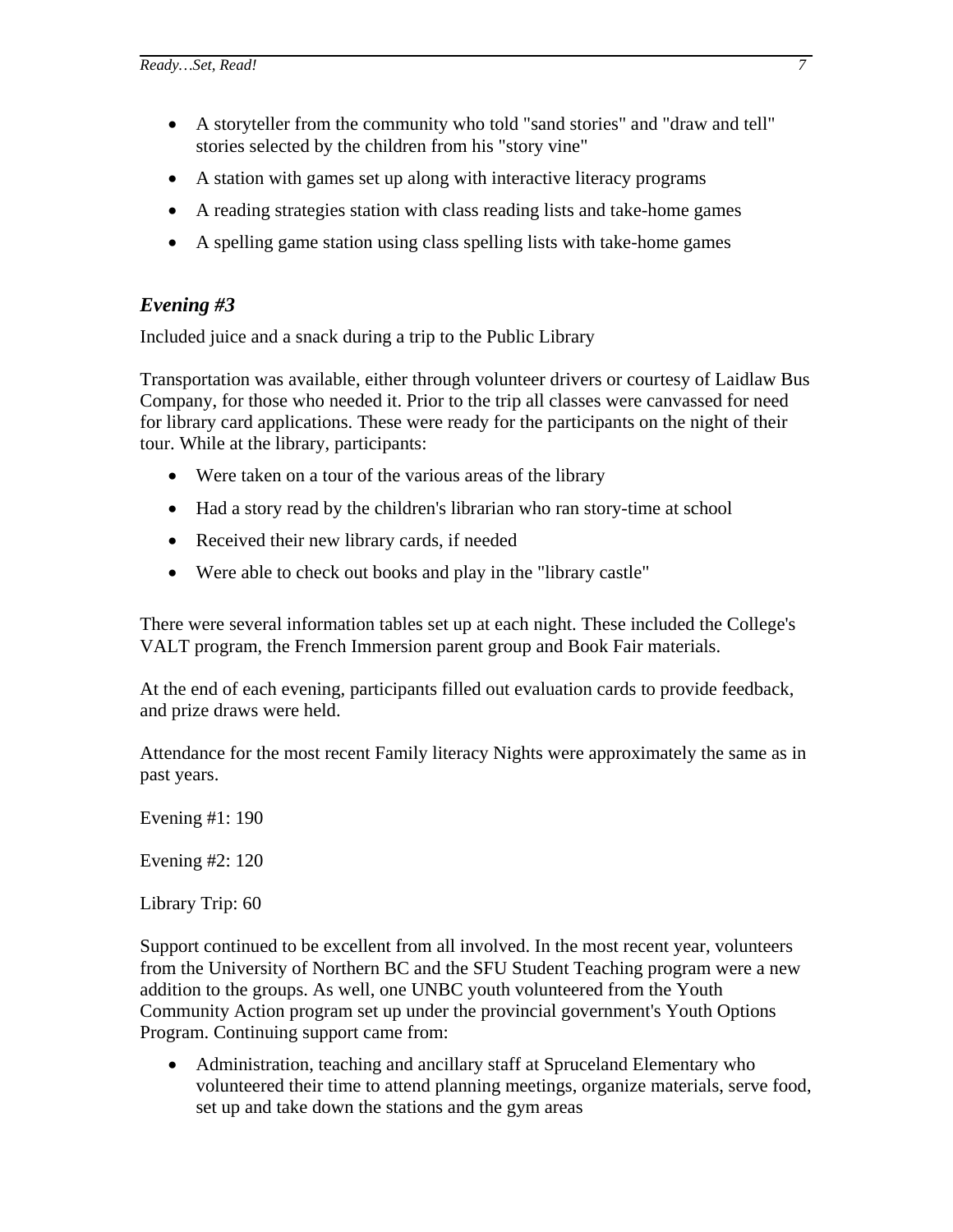- <span id="page-9-0"></span>• Area merchants and distributors who provided donations and prizes
- Prince George Public Library Staff

The past year was a continuation of the success experienced throughout this project's history. Once again, through a cost-shared grant from the National Literacy Secretariat and the Provincial Ministry of Education, Skills and Training, Spruceland Elementary was able to utilize a family literacy project worker to design and implement the Ready, Set, Read program. This helped to maximize the use of resources and staff time in putting on the events. This is the last year this source of funding will be available for the Ready, Set, Read program and it is hoped that the next year will see continuing community support for the provision of these nights.

## **Community Supporters of Spruceland Family Literacy Nights**

- Spruceland Mall Administration
- Staples
- TerraTech
- Dairy World
- Pizza Hut
- Cougars Hockey Organization
- SpeeDee Printers
- PG Pets and Things
- Overwaitea Foods
- P.G. Hobby Centre
- Sylvan Learning Centre
- McGavin Bread World
- **JD** Catering
- Old Dutch
- The Crag
- Spruceland Shoppers Drugs
- PG Public Library
- Laidlaw Transit

## **Steps in Planning a Family Literacy Night: Suggested Timelines**

#### *A) Planning in the Fall*

- Set up an advisory committee of interested staff members, administration, community members and other possible volunteers
- Notify all staff of upcoming events
- Determine the funds and volunteers available; establish the desired number of nights
- Set the dates, site and the desired menu for the suppers
- Begin advertising in school and community newsletters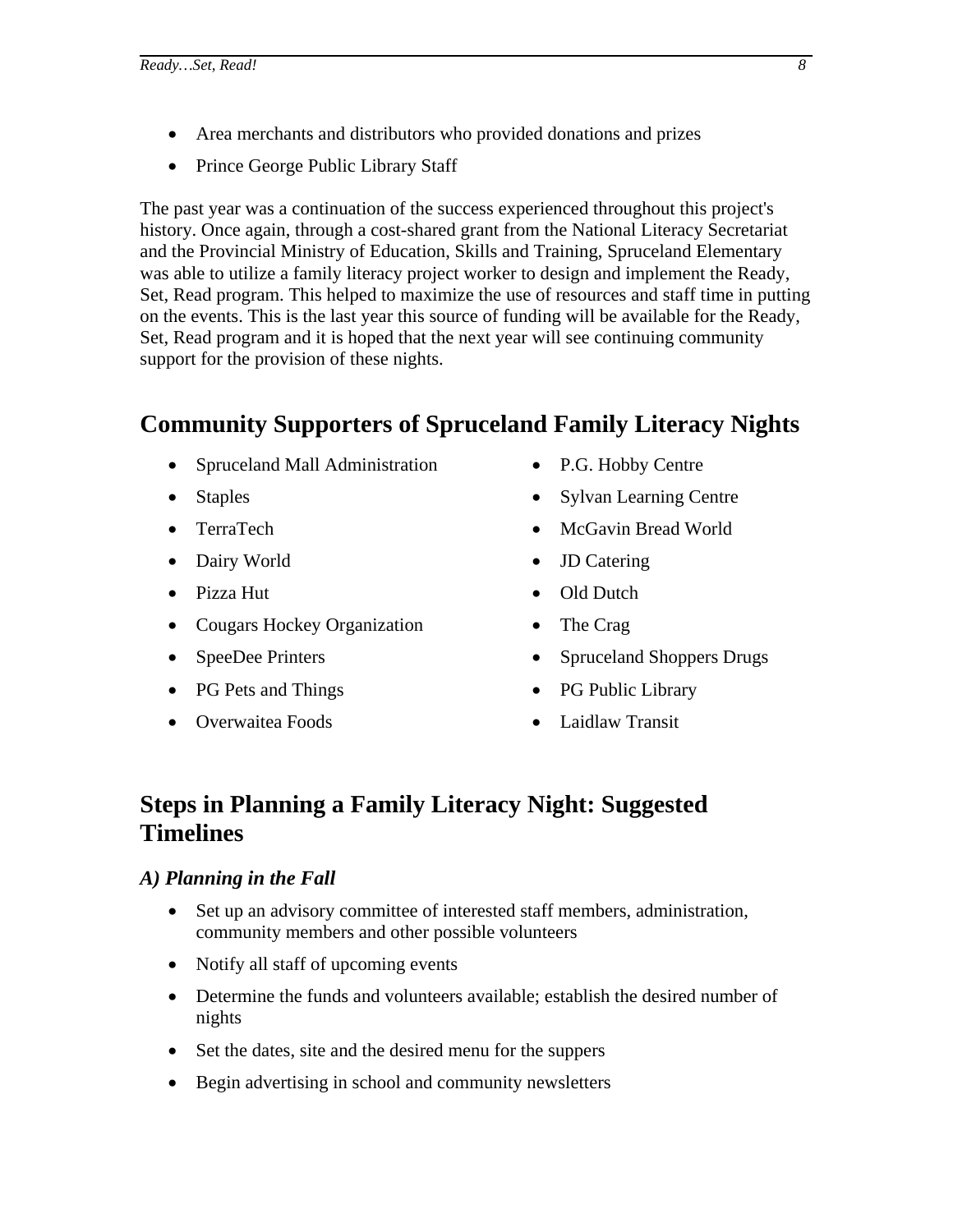- <span id="page-10-0"></span>• Gather donations of materials for activities; request contributions and classroom use
- Solicit prizes and food donations from community
- Contact all story-tellers, volunteers and display spokespersons regarding date
- Cancel gym activities, if using gym and order tables and chairs

#### *B) Planning in Month Prior to Event*

- Arrange school space with Leisure Services
- Determine activities for night and begin collecting material
- Do a phone-out to remind parents of upcoming event
- Arrange menu items: place order with caterer, collect non-perishables
- Insert announcement weekly in newsletter
- Arrange for articles in press: both prior to event and during the nights
- Establish numbers of invitations needed and make and send out with each classroom teacher (include RSVP)
- Plan stations, determine classroom needed, and recruit volunteers
- Preview videos, computer programs and reading materials for suitability
- Prepare map of classrooms/stations

#### *C) Planning in Week of Event*

- Gather materials and begin to organize stations
- Determine the final count of participants for menu items
- Set up family envelopes (include school and station maps, list of activities, prize draw forms, evaluation forms for parents and children, name tags)
- Finalize all positions and duties assigned; notify volunteers of procedures for setup, meal distribution, evaluation forms, prize draws and final clean-up
- Make up poster of community contributors

#### *D) Steps on Night of Event*

- Have all volunteers at school around 4 p.m. to set up gym and arrange stations
- Arrange for boots and coats; music for meal; photographer
- Set up Welcome Table and display tables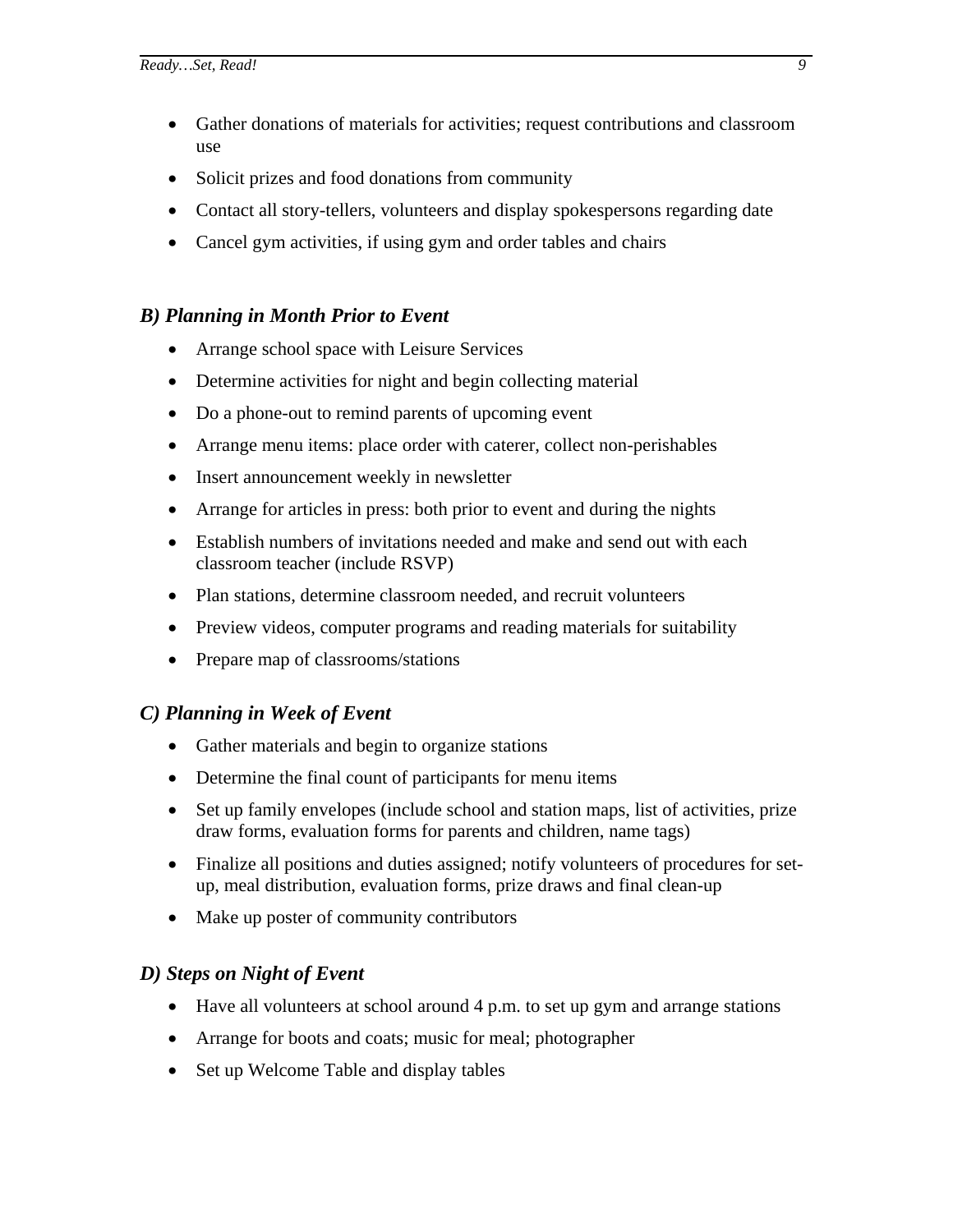- <span id="page-11-0"></span>• Have host make introduction and explain the station approach (bell signals move to next station)
- Conduct stations, several supervisors float to find lost children and adults
- Finish event in gym with evaluation form drop-off and prize draws
- Clean-up gym and stations by volunteers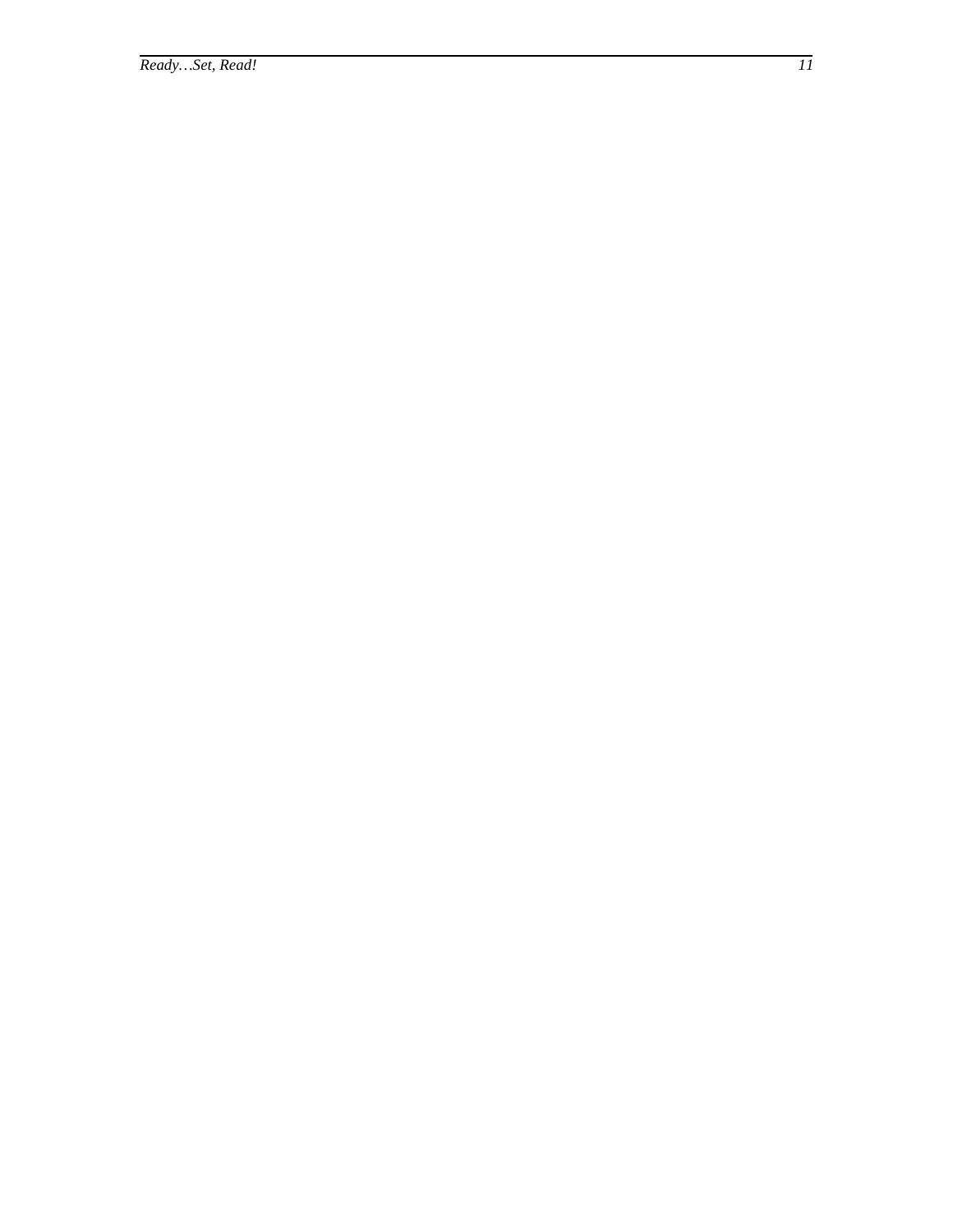## <span id="page-13-0"></span>**Appendix A: Suggested Station Activities**

#### **SUGGESTED STATION ACTIVITIES:**

**Read and Do Ideas** (from Marie Kelly: PG Public Library)

- 1.) *Happy Birthday Moon* by F. Asch
	- make a birthday card for bear or for the moon
	- need construction paper, felt pens, stickers
- 2.) *The Napping House* by A. Wood
	- use stuffed animals to "act out the story" PG Public Library can provide the animals
- 3.) *Gingerbread Boy* by P. Galdone
	- decorate gingerbread cookies and then use to retell the story
	- need cookies, icing, raisins, popsicle sticks

#### 4.) *Dance Away* by G. Shannon

- make a rabbit headband and then act out the story
- need construction paper strips, rabbit ear patterns, scissors, tape
- 5.) *Caps for Sale* by E. Slobodkina
	- make a paperbag monkey puppet and use it to retell the story
	- need small paper bags, paper scraps, felt pens, scissors
- 6.) *It Looked Like Spilt Milk* by C. Shaw
	- use felt figures to retell the story on small flannel boards (Library will provide these boards)
- 7.) *The Little Red Hen* by P. Galdone
	- make simple stick puppets of animal characters and use the puppets to retell the story (Library can provide originals to color and cut out)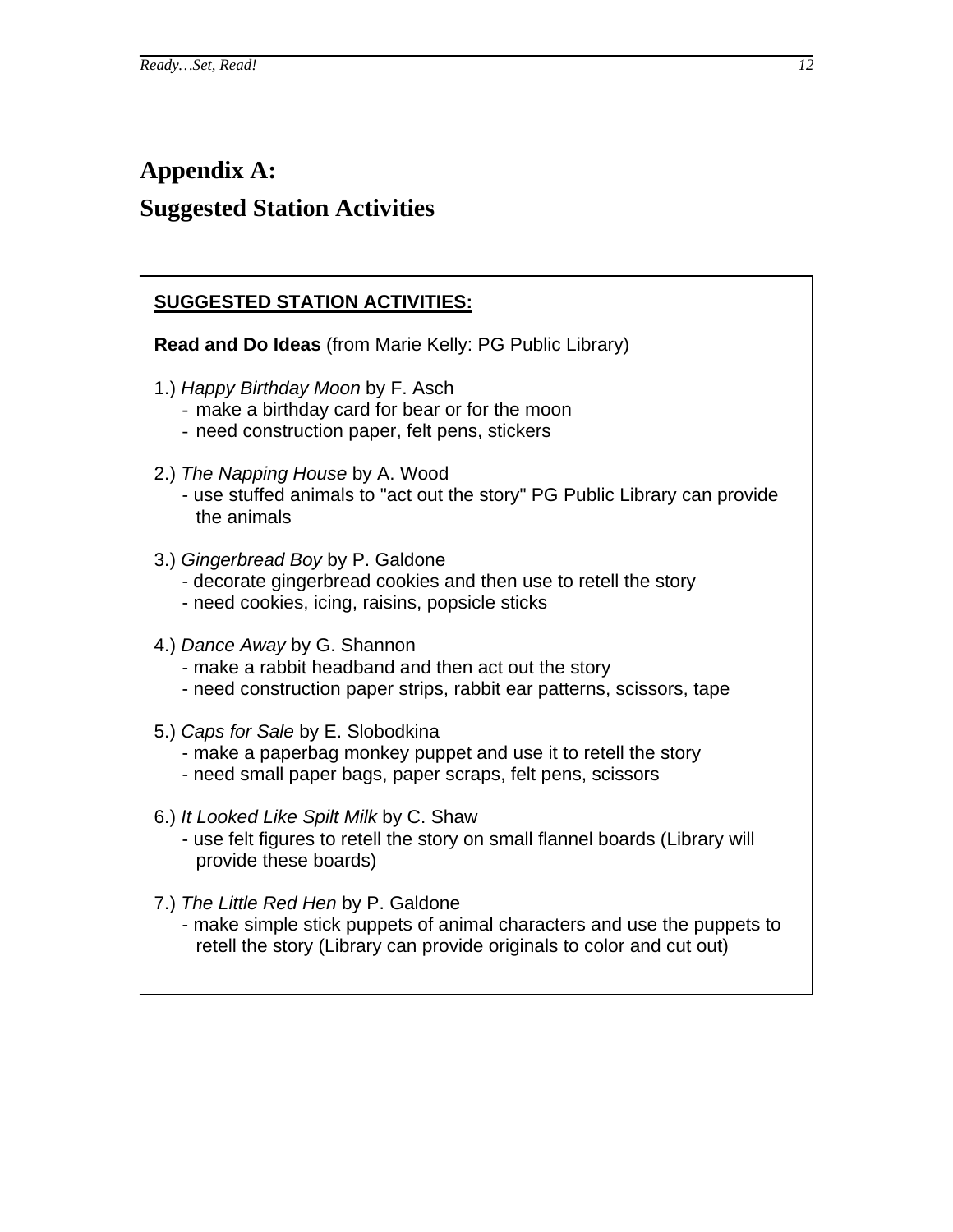**Reading Game:** Using sentences from class reading activities, families construct sentences onto strips of chart paper. They then cut up sentences and have children reconstruct the sentences.

**Spelling Game:** using weekly class spelling lists, make charts for each class list. With stickers and construction paper, have families construct simple board game.

**Videos:** Public Library has good selection of possible choices. These include the following: Read To Me;

**Books and Related Activities:** See activity list from Marie Kelly; Library staff will also provide great suggestions for books and related games. The library also has book bags available for use at story times.

**Computer Programs:** most schools have a selection of assorted programs. Some popular ones include: *Stepping Stones, Alphabet Blocks, The Cat Came Back*.

**Storytellers:** contact local storyteller circle, local library or SFU Teacher program for possible volunteers.

**Other Resources:** *Read To Me, Talk With Me* by Ben Wicks; College of New Caledonia Regional Collection of Family Literacy Materials.

**Book Fair:** could be station.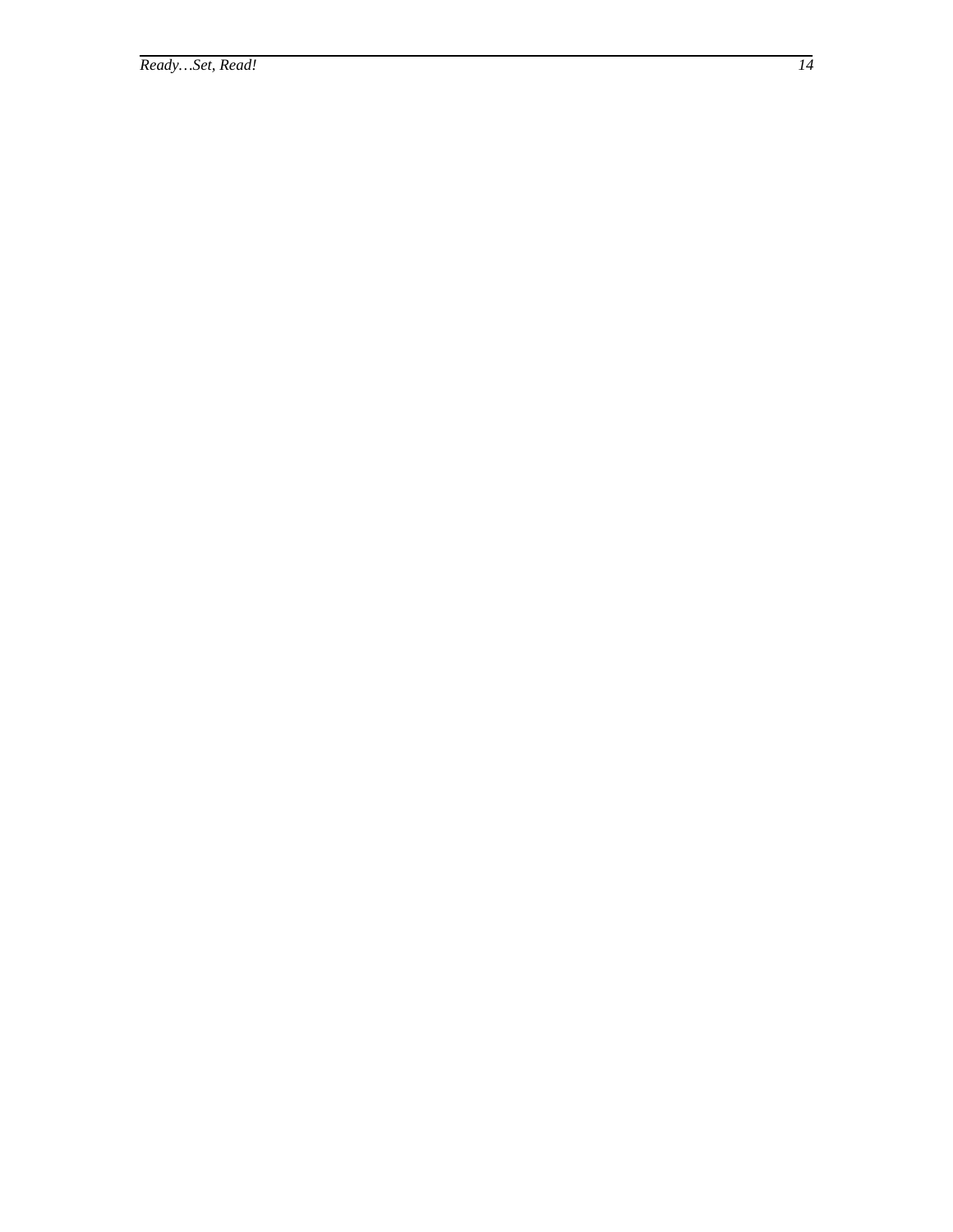# <span id="page-16-0"></span>**Appendix B: Sample Invitations**

| Ready, Set Read! - Night # 2                                                                                                                                                                                                                                              |
|---------------------------------------------------------------------------------------------------------------------------------------------------------------------------------------------------------------------------------------------------------------------------|
| (Family Literacy Program for Children and Families of _____________ classes                                                                                                                                                                                               |
|                                                                                                                                                                                                                                                                           |
| January 20, 1999                                                                                                                                                                                                                                                          |
|                                                                                                                                                                                                                                                                           |
| Our whole family is invited to supper and an evening of activities and fun at our<br>Ready, SetRead! (Family Literacy Night) at Spruceland Elementary School on<br>Thursday, February 4, from 5:00 - 7:30 PM.                                                             |
| Evening's Agenda                                                                                                                                                                                                                                                          |
| Food: Pizza Dinner Introduction                                                                                                                                                                                                                                           |
| <b>Activities:</b><br>Story-telling<br><b>Books On Tape</b><br>Reading and Spelling Stations: learn different ways to help your<br>children practice their reading and spelling at home (take-home<br>activities using class lists and books)<br>Book Fair in the Library |
| Cost: Free Door Prizes                                                                                                                                                                                                                                                    |
| Please, can we come?                                                                                                                                                                                                                                                      |
| Love, $\overline{\phantom{a}}$                                                                                                                                                                                                                                            |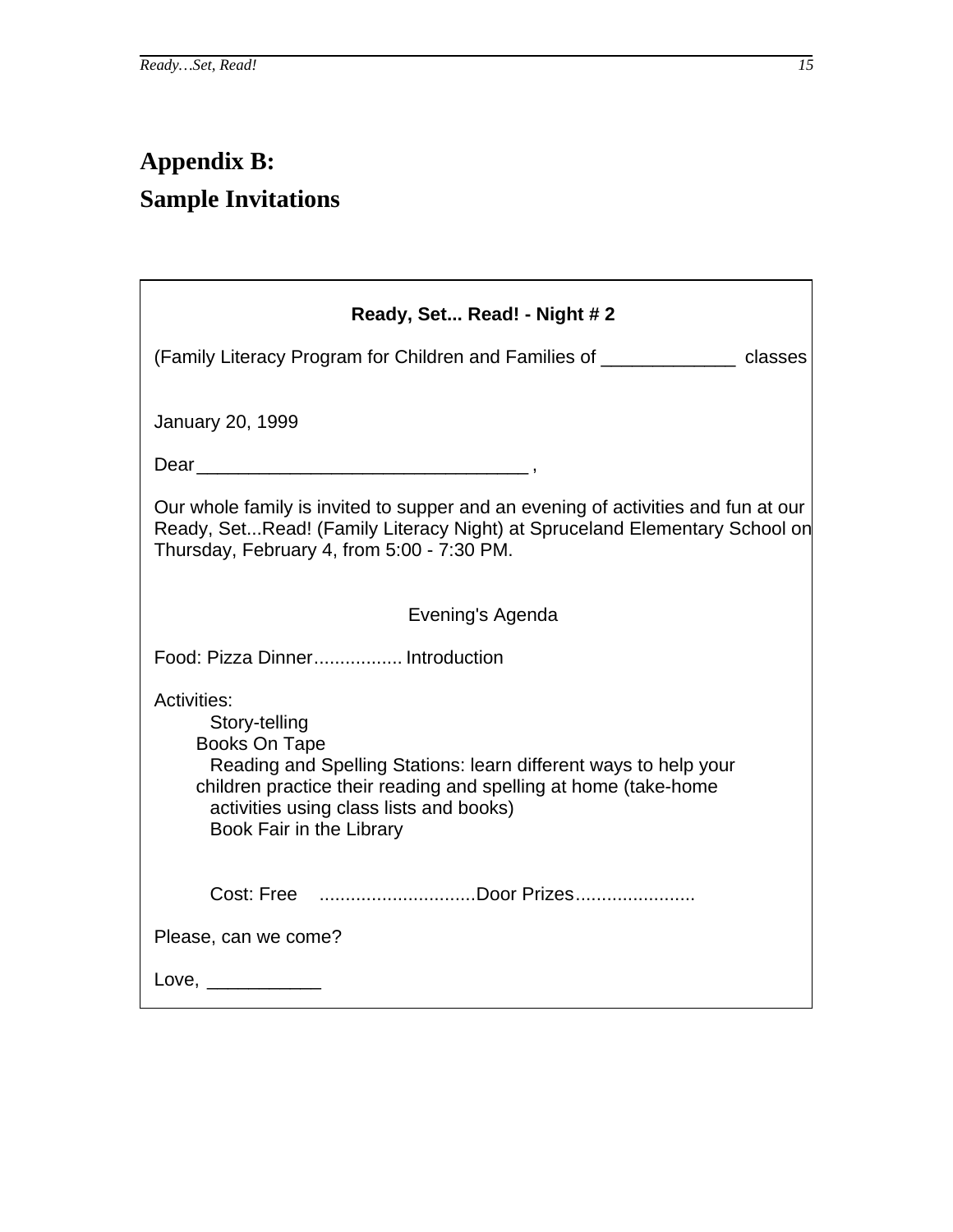Please fill out this portion and return it with your child by January 8, 1999.

**Ready, Set...Read!**  (Family Literacy Program)

The \_\_\_\_\_\_\_\_\_\_\_\_\_\_ family will/will not be able to attend the Ready, Set...Read! Program on January 14, 1999 from 5:00-7:30 PM.

Please list the names of those who will be attending.

\_\_\_\_\_\_\_\_\_\_\_\_\_\_\_\_\_\_\_\_\_\_

Adult(s) Child or Children

\_\_\_\_\_\_\_\_\_\_\_\_\_\_\_\_\_\_\_\_\_\_

\_\_\_\_\_\_\_\_\_\_\_\_\_\_\_\_\_\_\_\_\_\_ \_\_\_\_\_\_\_\_\_\_\_\_\_\_\_\_\_\_\_\_\_\_  $\frac{1}{2}$  ,  $\frac{1}{2}$  ,  $\frac{1}{2}$  ,  $\frac{1}{2}$  ,  $\frac{1}{2}$  ,  $\frac{1}{2}$  ,  $\frac{1}{2}$  ,  $\frac{1}{2}$  ,  $\frac{1}{2}$  ,  $\frac{1}{2}$  ,  $\frac{1}{2}$  ,  $\frac{1}{2}$  ,  $\frac{1}{2}$  ,  $\frac{1}{2}$  ,  $\frac{1}{2}$  ,  $\frac{1}{2}$  ,  $\frac{1}{2}$  ,  $\frac{1}{2}$  ,  $\frac{1$ \_\_\_\_\_\_\_\_\_\_\_\_\_\_\_\_\_\_\_\_\_\_  $\overline{a}$ \_\_\_\_\_\_\_\_\_\_\_\_\_\_\_\_\_\_\_\_\_\_ \_\_\_\_\_\_\_\_\_\_\_\_\_\_\_\_\_\_\_\_\_\_ \_\_\_\_\_\_\_\_\_\_\_\_\_\_\_\_\_\_\_\_\_\_ \_\_\_\_\_\_\_\_\_\_\_\_\_\_\_\_\_\_\_\_\_\_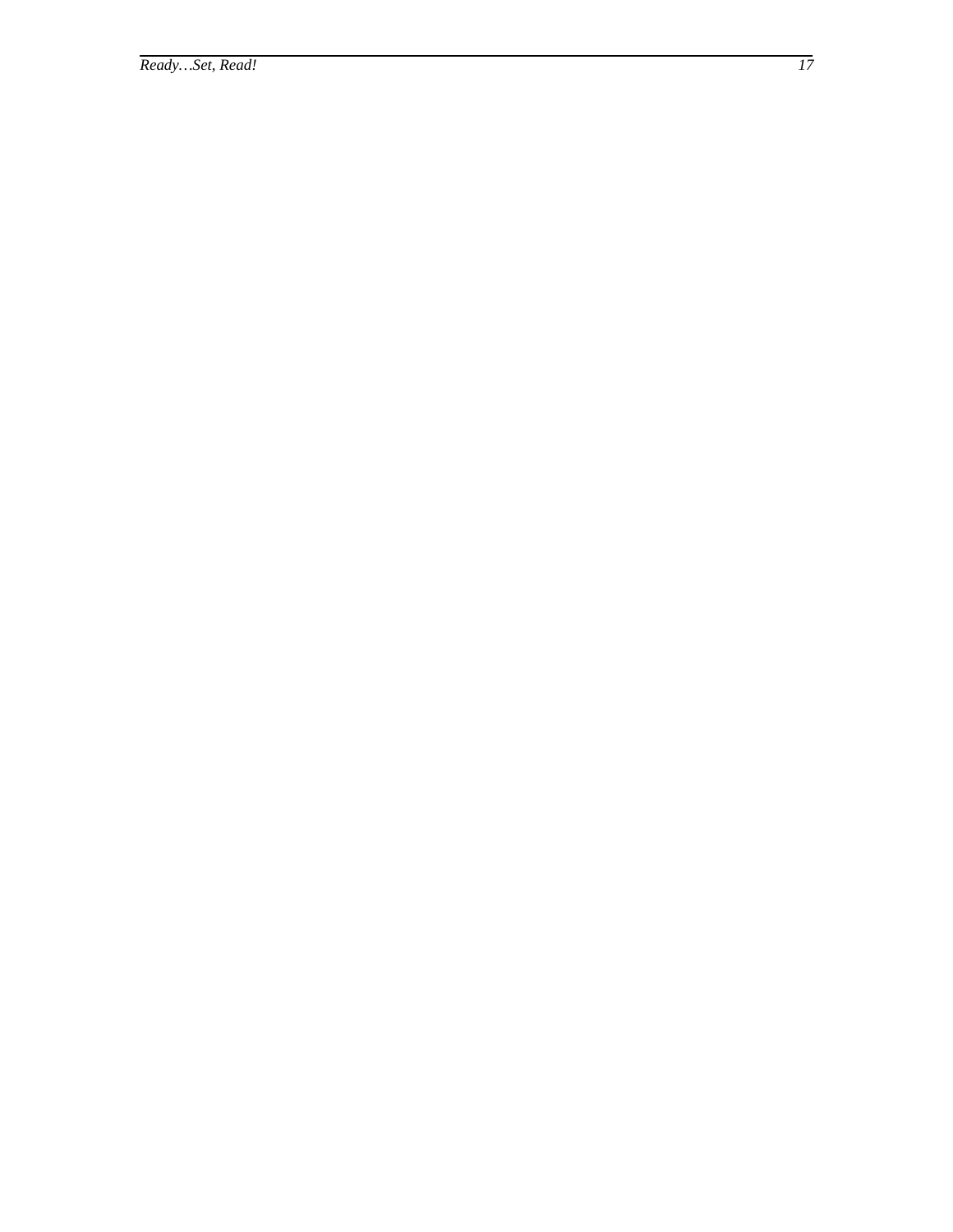## <span id="page-19-0"></span>**Appendix C: Sample Announcement**

## REMINDER

To: Parents of All Kindergarten and Grade 1 and 1-2 Classes We will be holding our first Ready, Set…Read! Night on January 14, 1999.

There will be a supper for the whole family followed by an evening of activities and fun at our Ready, Set… Read! (Family Literacy Night). More information to follow in the new year.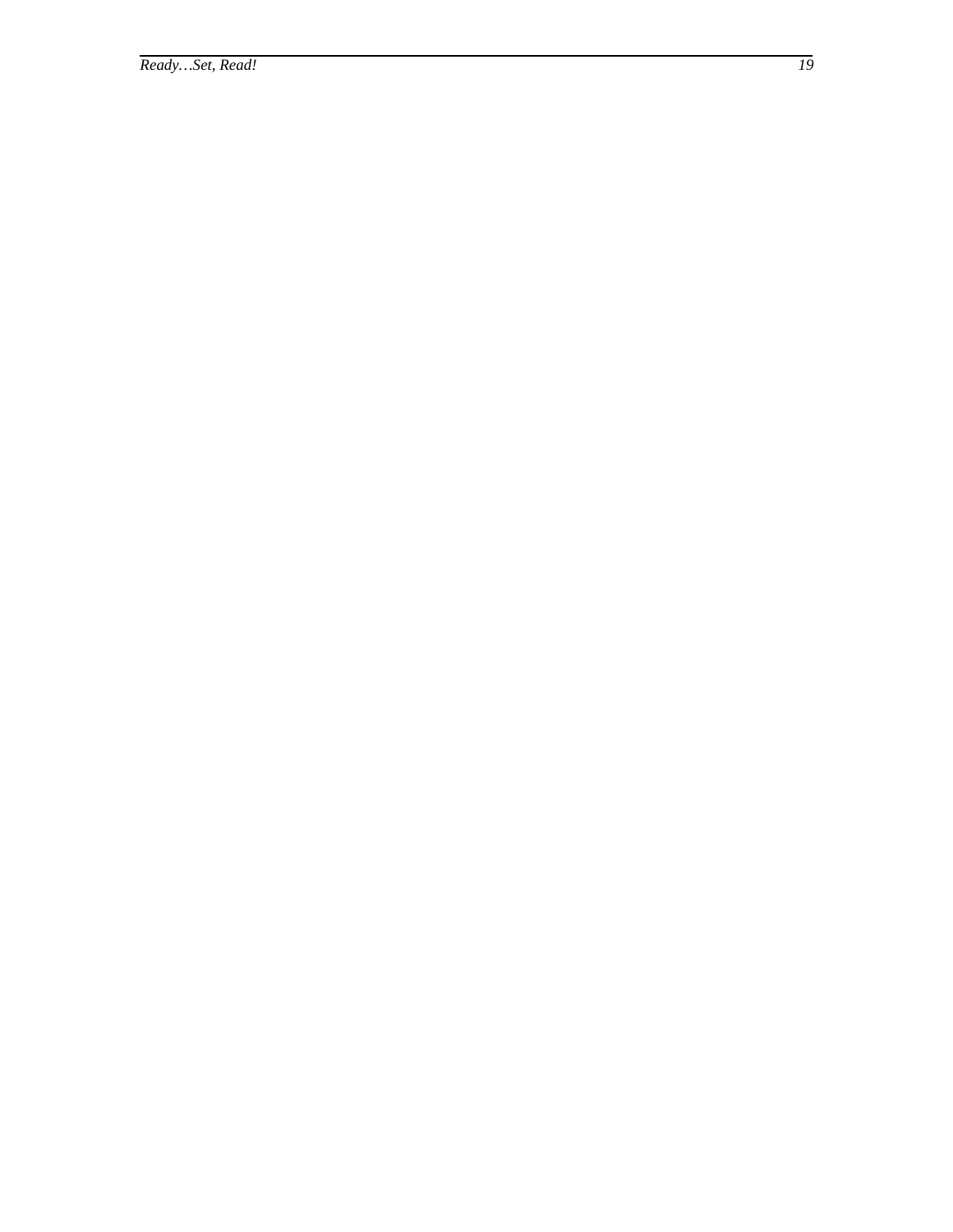## <span id="page-21-0"></span>**Appendix D: Sample Request for Materials**

## MEMO

To: Spruceland Elementary Staff From: (Family Literacy Worker) Date: December 7, 1998 Subject: Ready, Set...Read! (Family Literacy Event # 1) Thursday, January 14, 1999

This is a reminder that we will be holding our first Family Literacy Night on January 14. To all those who kindly volunteered to help out at these nights, I will be sending more details on the activities closer to the day of the event.

We will need to draw on some resources from within the school for these events. I'm hoping that we will be able to use some of your software, books and reading games for these nights. I'll be contacting you either before the holidays or soon after we come back in the new year to see what you are willing to let us use. Please let me know if there are any new activities or materials that you think would be useful for these events. Thanks again for your participation and/or contributions.

Ready, Set...Read! Committee

Family Literacy Worker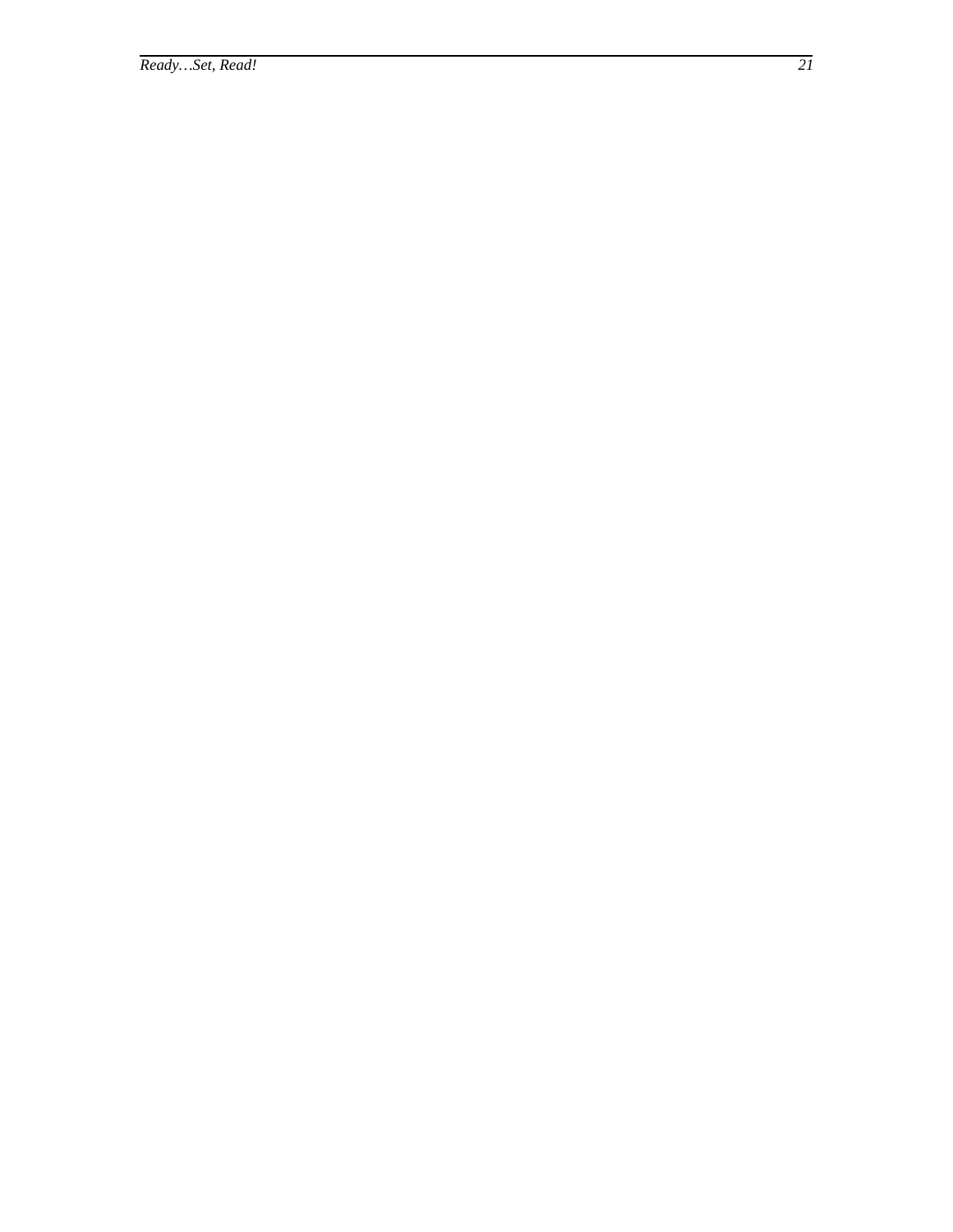## <span id="page-23-0"></span>**Appendix E: Sample Job/Station Agenda**

#### SAMPLE JOBS/AGENDA

- 1.) Sign in, Welcome, Cook, Serve, Eat (5:00-5:30 in gym)
- 2.) Introduction, Video/Music/ Station Explanation (5:30 - 5:40 in gym)
- 3.) Stations (5:45 7:10 in classrooms with volunteers)
- 4.) Prize Draw, Evaluation (7:10 7:30 in gym)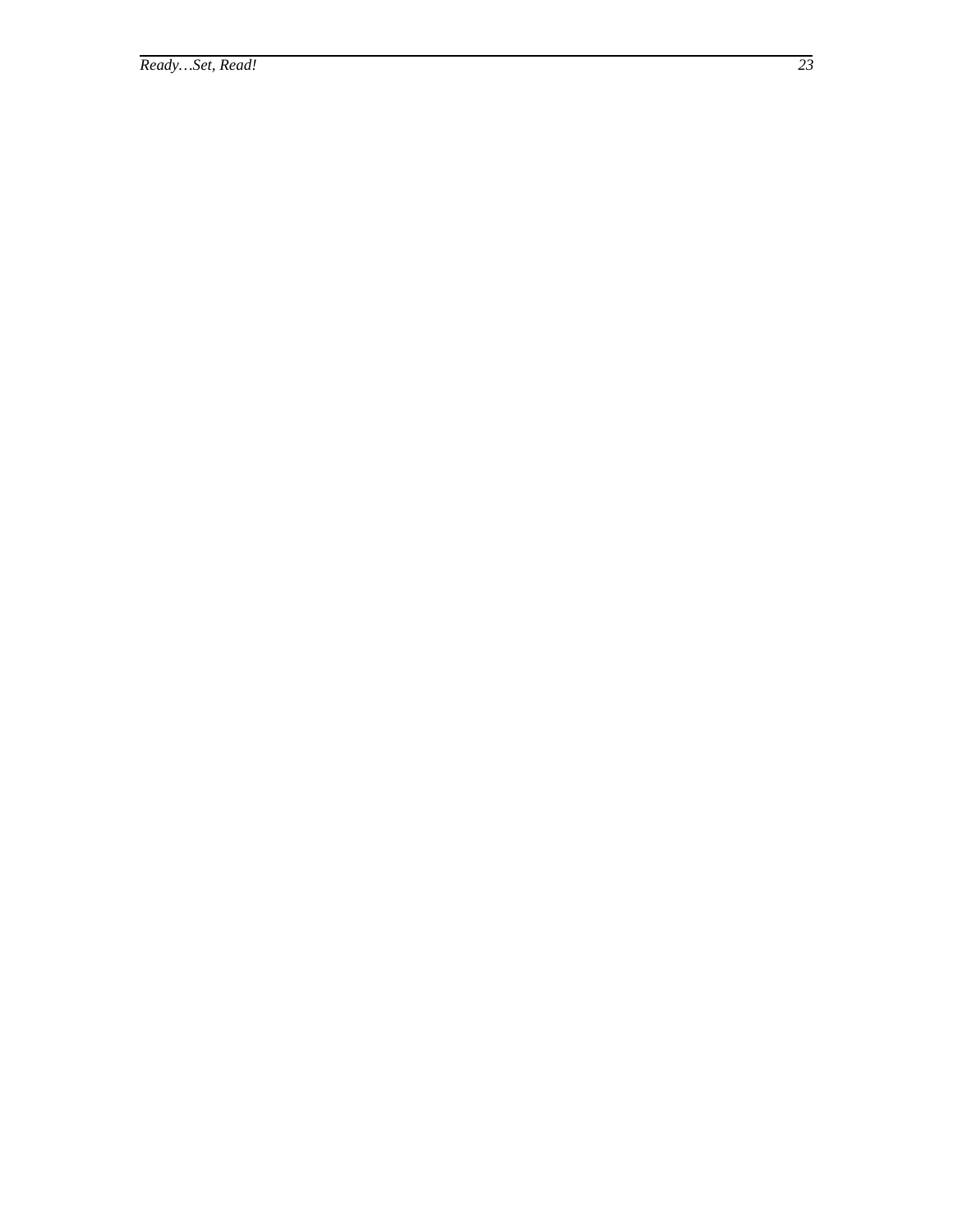# <span id="page-25-0"></span>**Appendix F: Sample Station/Volunteer Schedules**

| Family Literacy Night # 2:     |                   |
|--------------------------------|-------------------|
| Stations/Jobs                  | <b>Volunteers</b> |
| Intros, Bells, Music           |                   |
| Station #1 (Reading Games)     |                   |
| Station # 2 (Story-teller)     |                   |
| Station # 3 (Spelling Games)   |                   |
| Station #4 (Book Fair-Library) |                   |
| Evaluations, Clean-up          |                   |
| Prize Draws, Closure           | All volunteers    |
|                                |                   |
|                                |                   |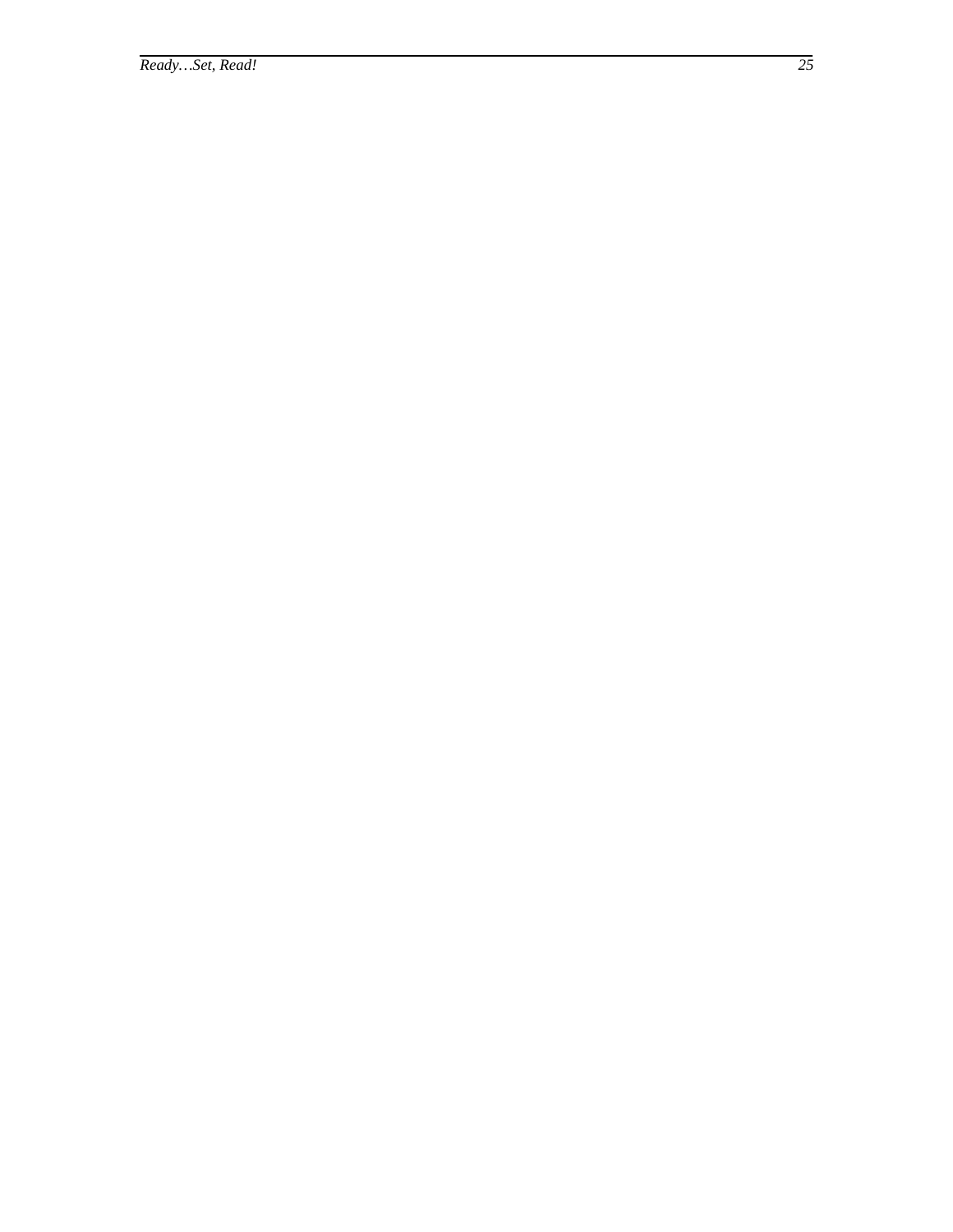## <span id="page-27-0"></span>**Appendix G: Sample Prize Draw Entry Forms**



Used with permission of B. Summers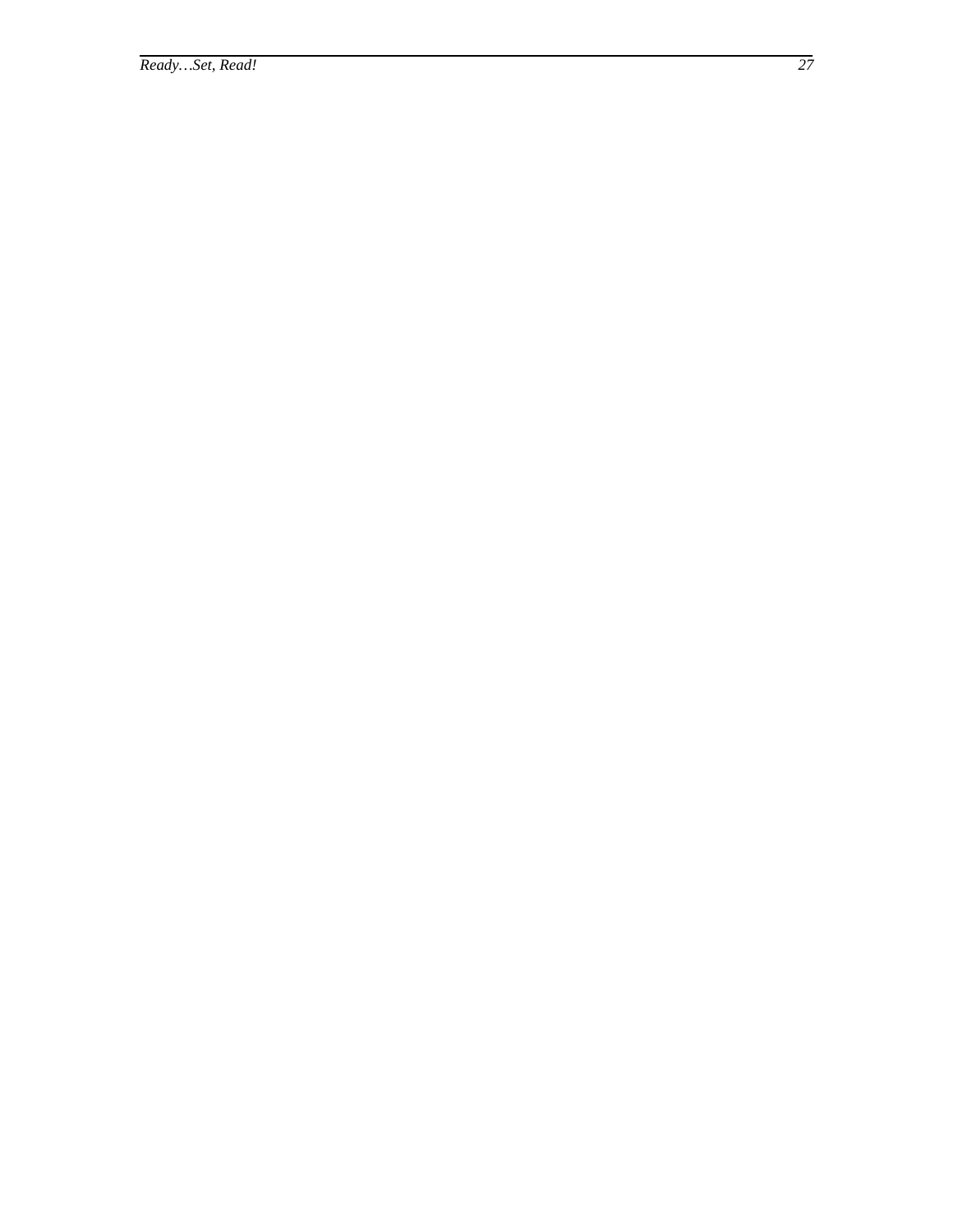## <span id="page-29-0"></span>**Appendix H: Sample Job Descriptions and Station Needs**



\* Please bring materials to gym and leave the classroom the way you found it.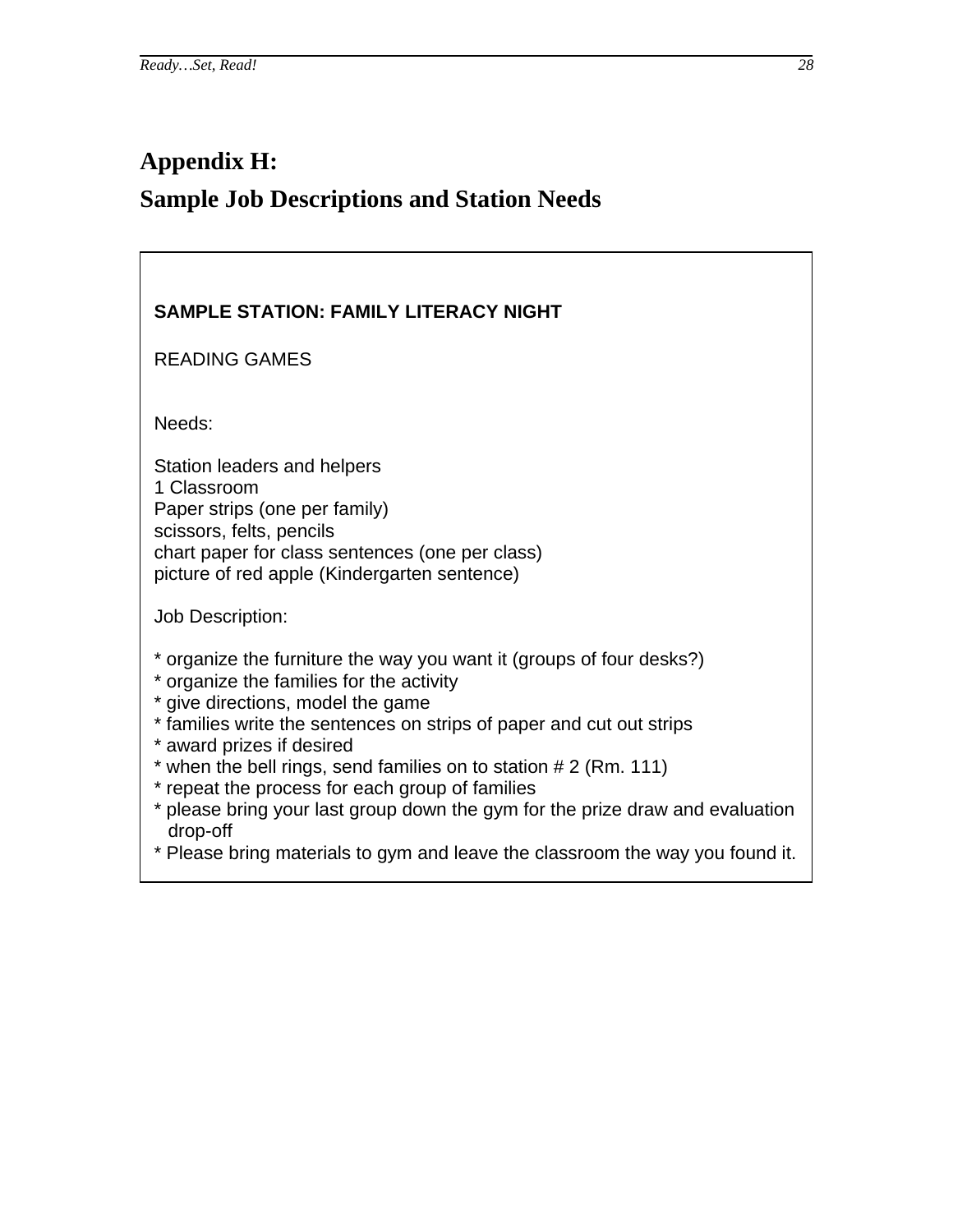## **SAMPLE STATION: FAMILY LITERACY NIGHT #2**

#### SPELLING GAMES

Needs:

Station Leaders & Helpers 1 Classroom Construction Paper, Stickers, file cards, felts (per family) **Dice** Chart paper (one per class spelling list) Prizes

- \* set out the papers, stickers, arrange furniture, etc. the way you want it
- \* organize families for the activities
- \* give directions, model the spelling game
- \* play the games and award prizes
- \* when the bell rings, send the groups on to station # 4 (Library), remind the families they are able to go back to the Book Fair at the end of the night it needing more time.
- \* tidy up for the next group
- \* repeat the process for each group
- \* Please bring your last group down to the gym for the Prize Draws and evaluation drop-offs
- \* Please return materials to gym and leave the classroom the way you found it.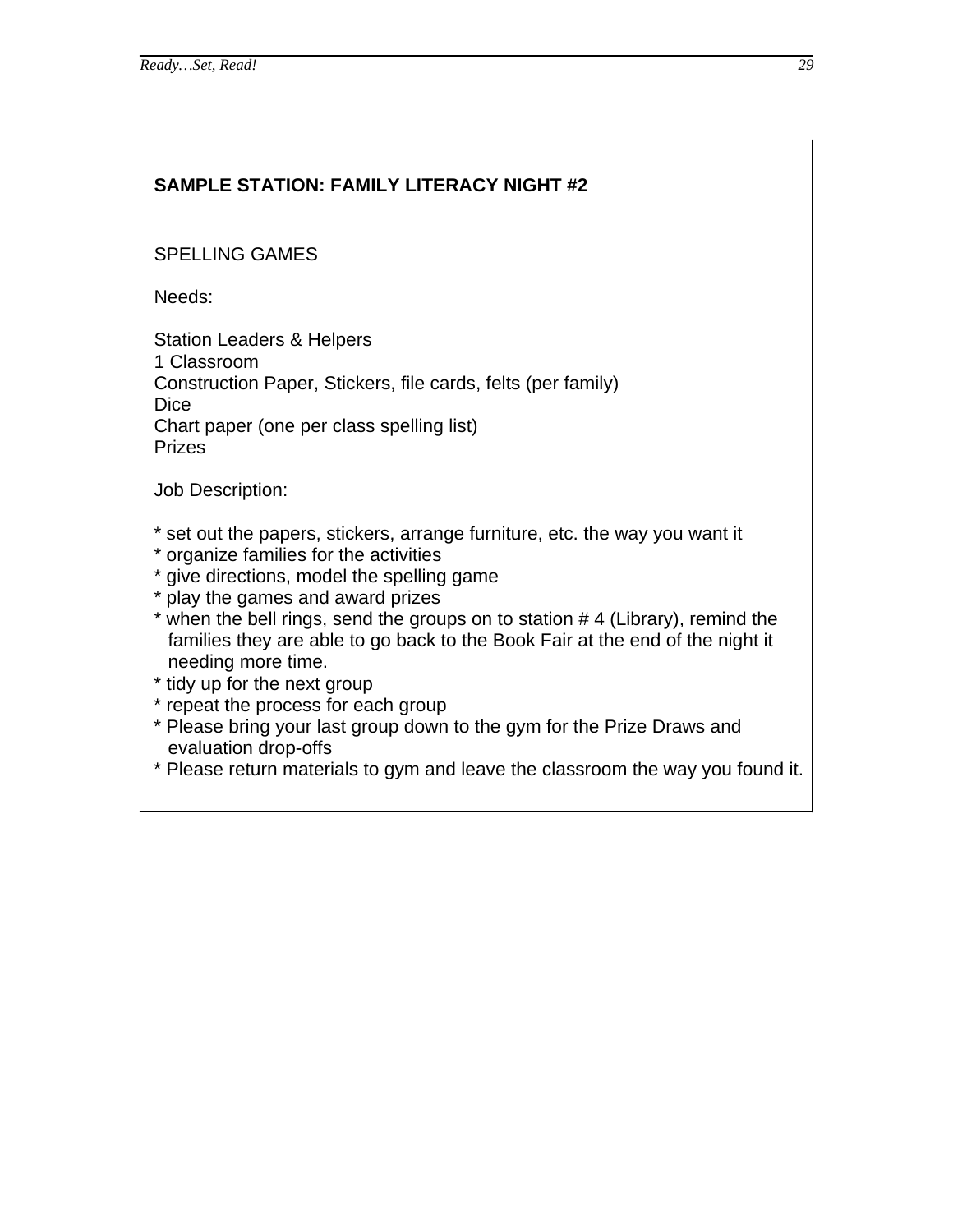## **SAMPLE STATION: COMPUTER PROGRAMS THAT PROMOTE LITERACY**

#### **Needs**

Station leader and helpers computers and programs chairs

- \* set up computers with programs (approximately 12)
- \* arrange chairs in groups around the computers
- \* organize families to assigned numbers
- \* give directions and model activities
- \* have the families work through a program
- \* supervise the rotating groups
- \* when the bell rings, send them on to the next station
- \* tidy up for the next group
- \* repeat the station process for each group
- \* help the last group fill out their evaluations and then bring the families down to the gym for the prize draws
- \* return the materials to gym
- \* return the computers to approximate classrooms and set up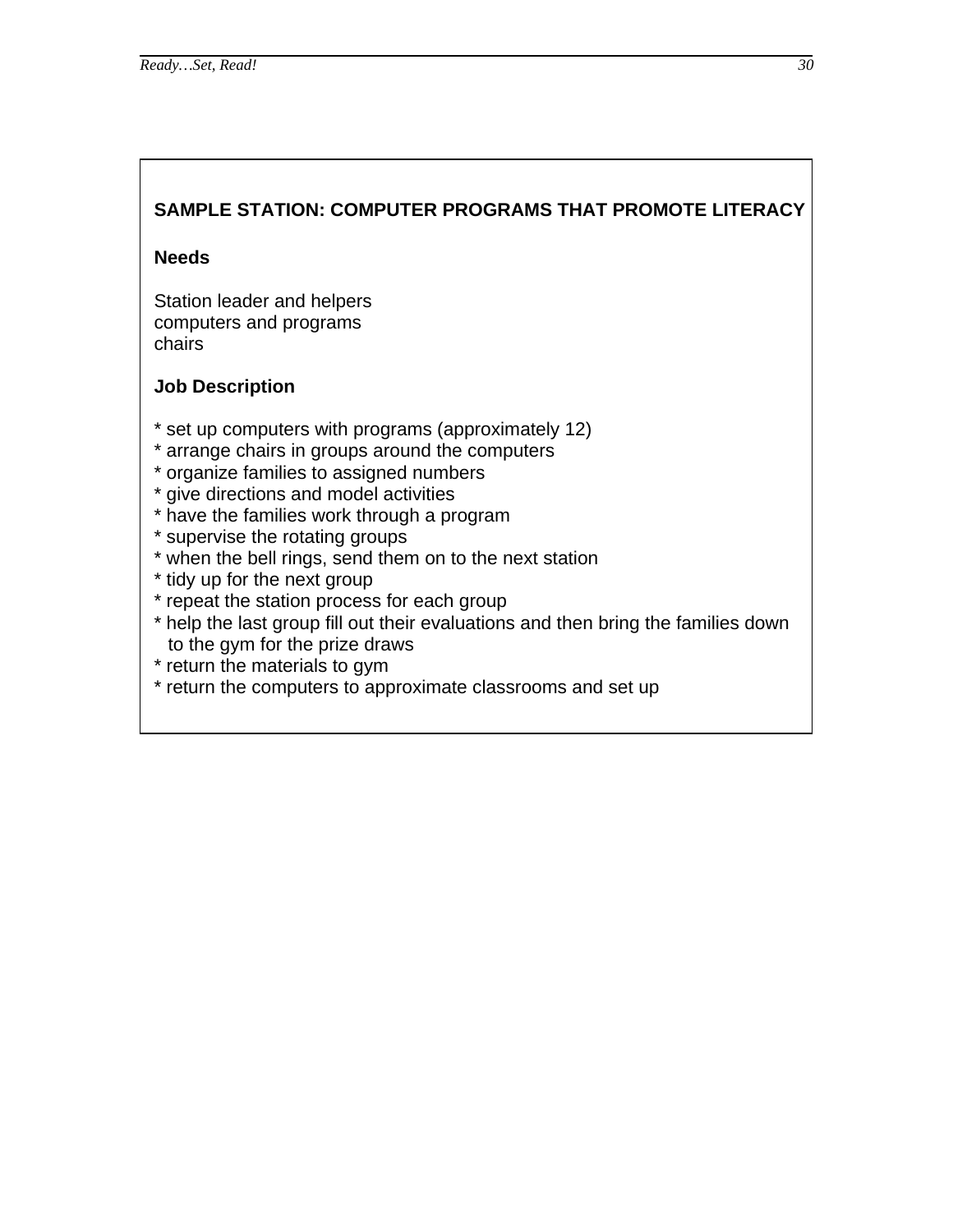## **SAMPLE STATION**

**Video** 

**Needs:** 

Station Leaders and Helpers

2 Classrooms (one for adult video, one for children's video)

Videos: Family Literacy (adult) with marked passages, Video from Public Library (children's) with book

3 video machines

- \* arrange furniture etc. the way you want
- \* organize adults to adult video room (112) and children to the children's video room
- \* introduce video
- \* run video
- \* when the bell rings, ask the parents to gather their children
- \* send them on to Station  $# 1$  Room  $(\_\_)$
- \* tidy up for next group and rewind videos
- \* repeat the process
- \* bring your \_\_\_th group down to the gym for the Prize Draw
- \* please return your materials to gym and leave the classroom the way you found it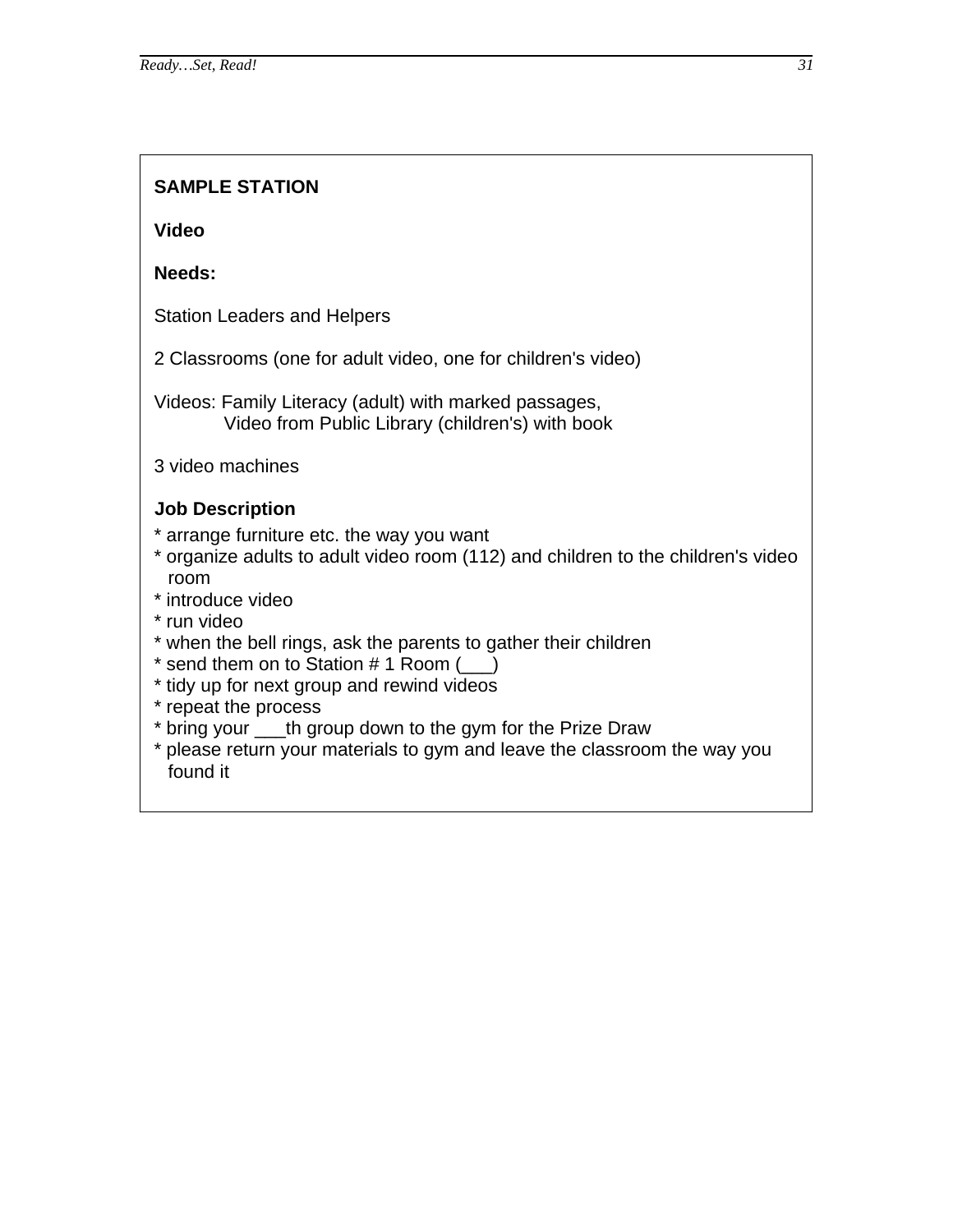#### **SAMPLE STATION: STORY TELLING**

#### **Needs**

Station leader classroom chart paper masking tape overhead projector movable blackboard pitcher of water and glass

- ask story teller if they want children and adults on the floor or if they want the adults to have chairs and then arrange the room accordingly (check with leader on layout desired)
- ask story teller if they would like to be introduced or if they want to do this
- help group get settled and conduct introduction if planned
- supervise the different groups of families
- when the bell rings, send the current group on to the next station
- tidy up for the next group
- repeat the station process for each group
- help the last group fill out their evaluations and then bring the families to the gym for the Prize Draw
- return the materials to the gym and leave the classroom the way it was found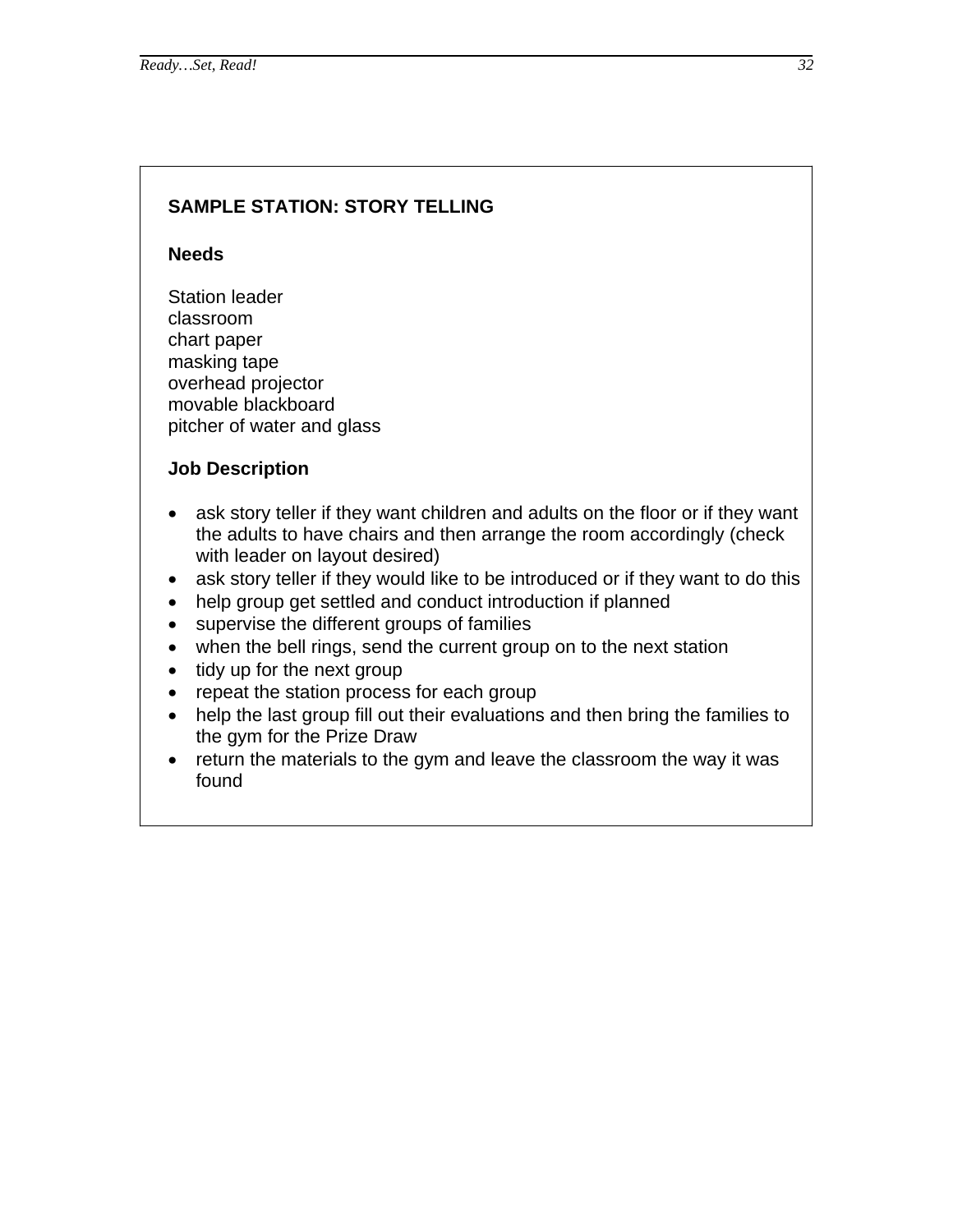#### **SUGGESTED JOB DESCRIPTIONS**

#### **1.) Introduction/Closure**

#### **Needs/Job Description**

- one or more persons
- welcome audience
- talk a little about literacy (at all levels)
- go over the format of night (video, stations, return to gym for draw)
- introduce video segment, if planned
- describe details (coats, boots, washrooms, babysitting, if offered)
- explain station approach and bell system
- dismiss to go to stations
- explains evaluation forms and drop offs
- arranges prize draws and announces the winners
- sums up night's activities
- reminds of next planned literacy activities
- closes evening

#### **2.) Sign In /Welcome / Draw / Music**

#### **Needs**

- table and chairs
- people to welcome
- chairs and family envelopes (containing. name tag, schedules, draw slips)
- 2 prize draw buckets (one for adult and one for children)
- prizes collected (as many as possible)
- 10-15 pencils for evaluation forms
- music cued on PA system; or video set up for dinner presentation

- welcome families, hand out family envelopes
- help fill out draw tickets and put into buckets
- give out directions for coats, boots and supper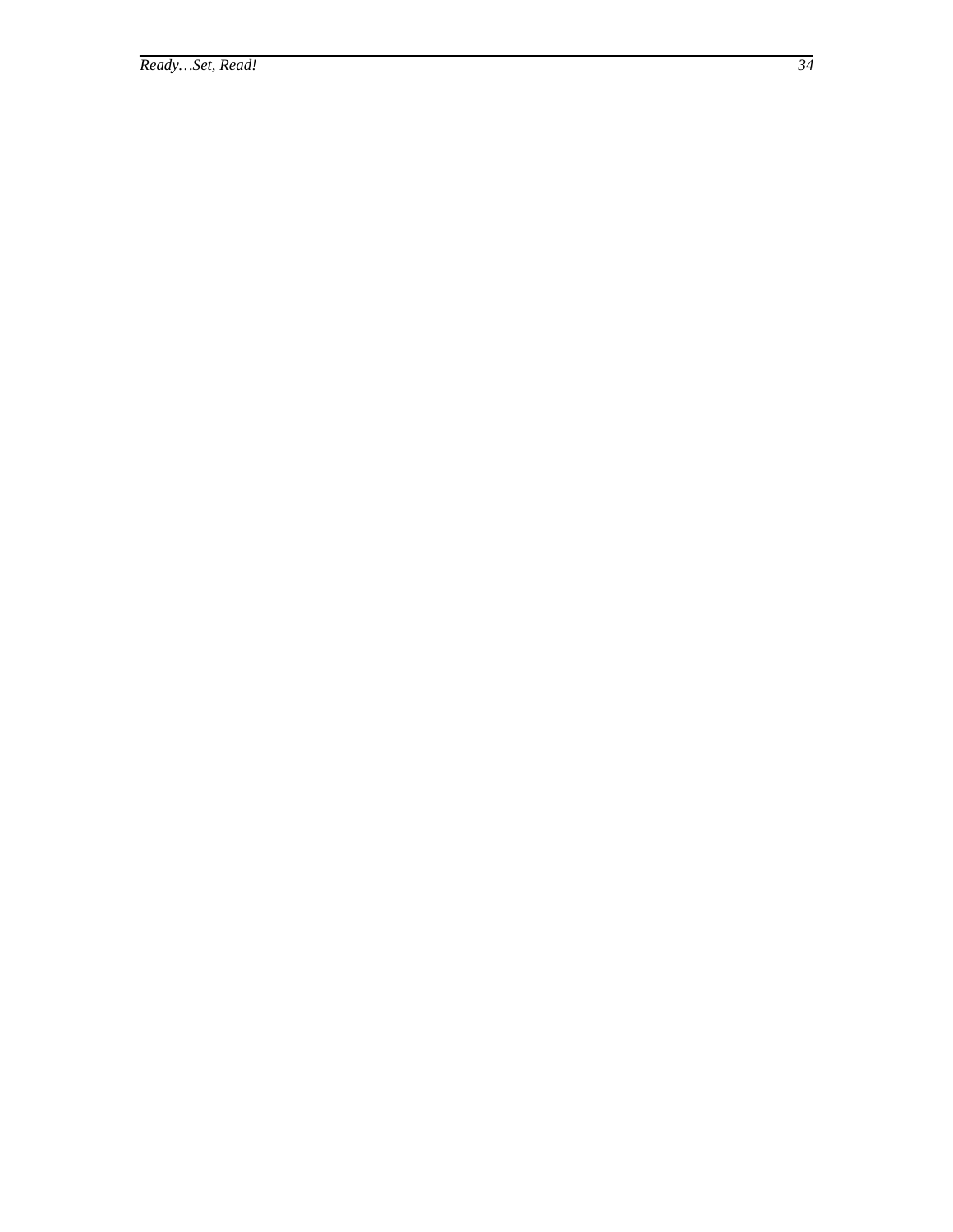## <span id="page-36-0"></span>**Appendix I: Sample Evaluation Forms**

|                                                                                                                                                                                                                                | EYALUATION FORM                                         |                                                                                      |
|--------------------------------------------------------------------------------------------------------------------------------------------------------------------------------------------------------------------------------|---------------------------------------------------------|--------------------------------------------------------------------------------------|
|                                                                                                                                                                                                                                |                                                         |                                                                                      |
| Date: the contract of the contract of the contract of the contract of the contract of the contract of the contract of the contract of the contract of the contract of the contract of the contract of the contract of the cont |                                                         |                                                                                      |
|                                                                                                                                                                                                                                | Instructors: www.instructors.com/instructors/           |                                                                                      |
| Information sessions for you.                                                                                                                                                                                                  |                                                         | Your responses to this evaluation will help US to continue to provide worthwhile and |
|                                                                                                                                                                                                                                | How did you feel sbout the presentation of information? |                                                                                      |
|                                                                                                                                                                                                                                |                                                         |                                                                                      |
| How did you feel about the activities?                                                                                                                                                                                         |                                                         |                                                                                      |
|                                                                                                                                                                                                                                |                                                         |                                                                                      |
|                                                                                                                                                                                                                                |                                                         |                                                                                      |
|                                                                                                                                                                                                                                |                                                         |                                                                                      |
|                                                                                                                                                                                                                                |                                                         |                                                                                      |
|                                                                                                                                                                                                                                |                                                         |                                                                                      |
|                                                                                                                                                                                                                                |                                                         | Thank you for attending today. We hope that you enjoyed the workshop and we look     |

Used with permission.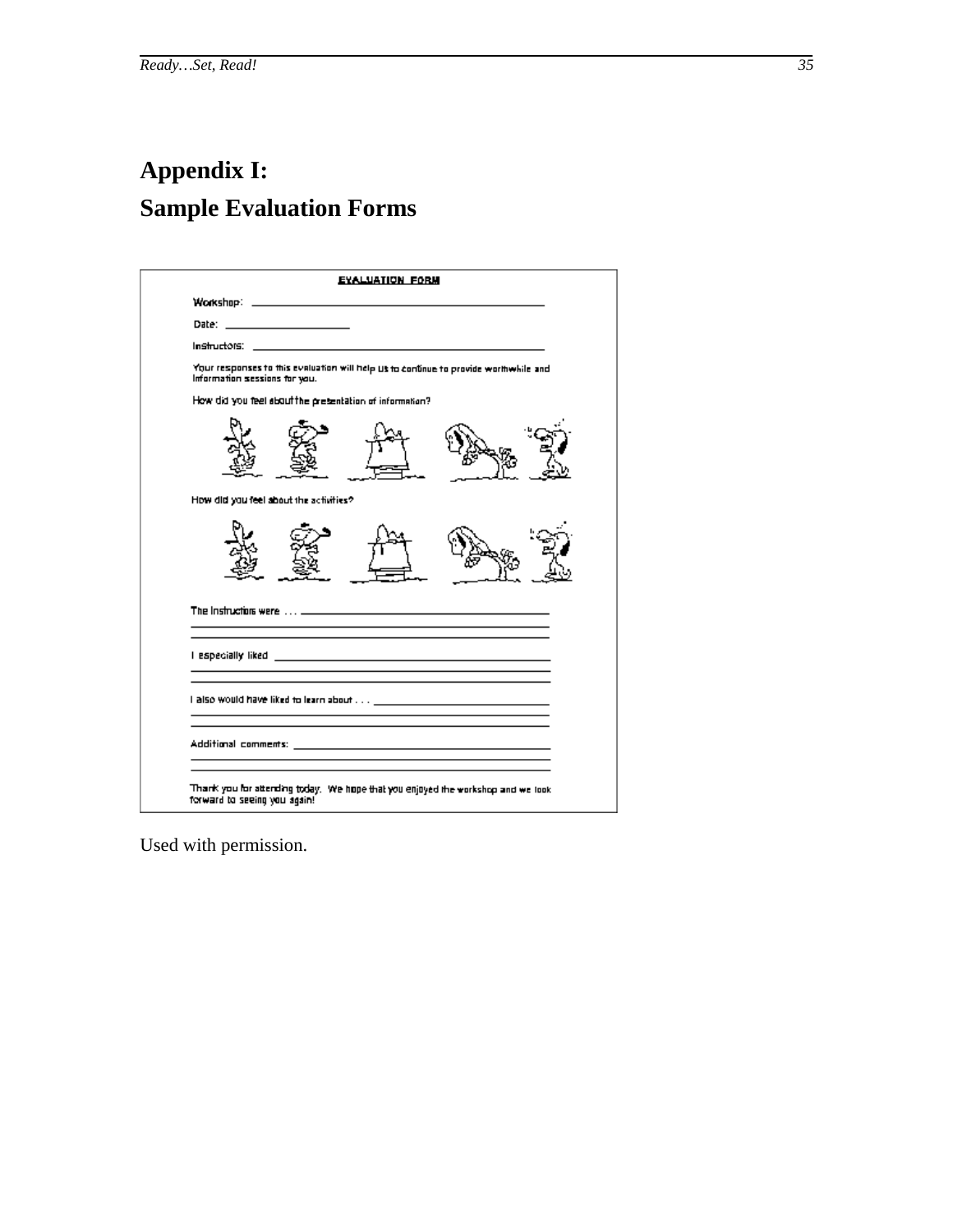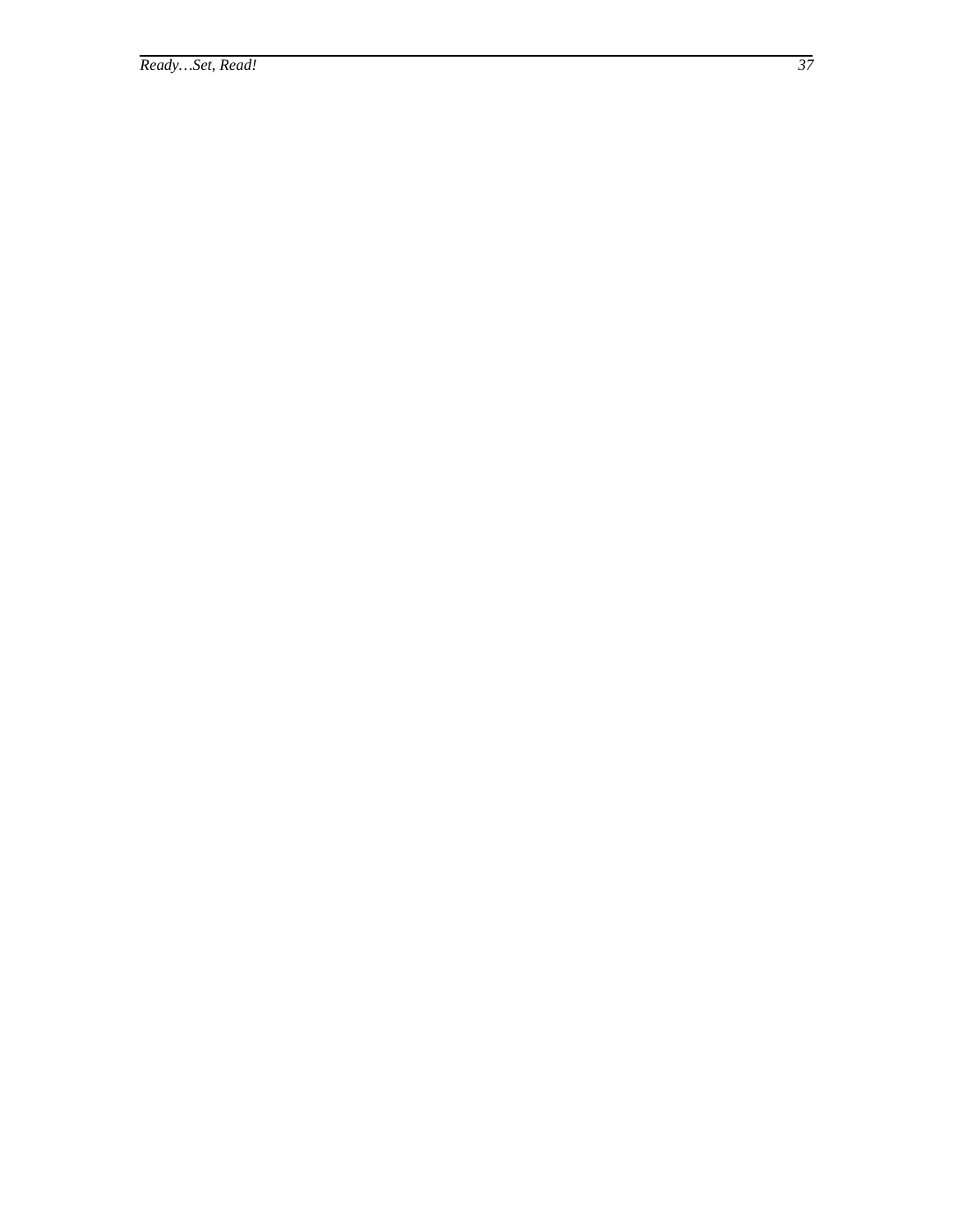## <span id="page-39-0"></span>**Appendix J: Library Card Application**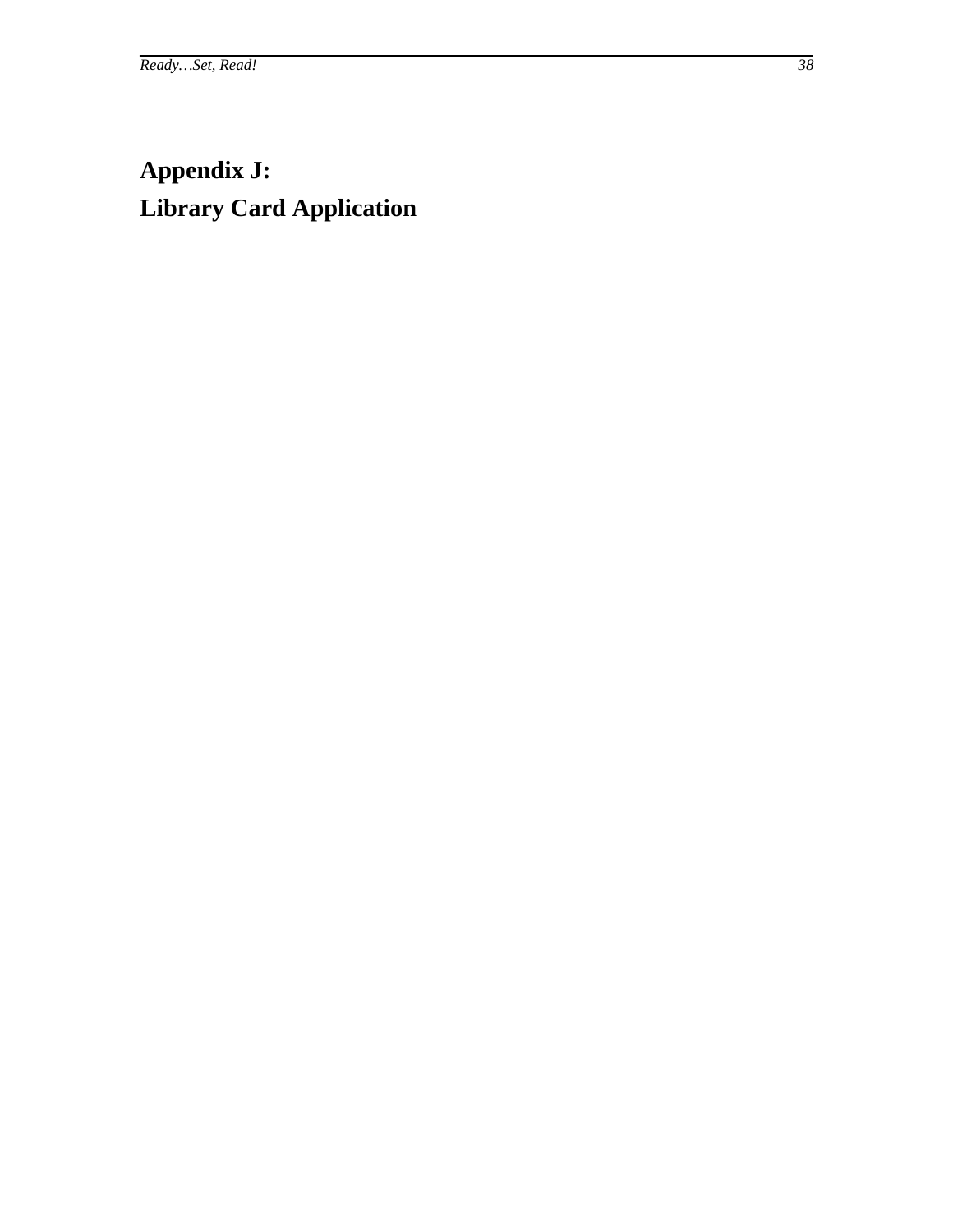| <b>LIBRARY CARD APPLICATION</b>                                                                                                                                                                                                |                                                                                                                                                                                                                                                                             |  |  |  |  |
|--------------------------------------------------------------------------------------------------------------------------------------------------------------------------------------------------------------------------------|-----------------------------------------------------------------------------------------------------------------------------------------------------------------------------------------------------------------------------------------------------------------------------|--|--|--|--|
| <b>PLEASE PRINT</b>                                                                                                                                                                                                            |                                                                                                                                                                                                                                                                             |  |  |  |  |
| LAST NAME: The contract of the contract of the contract of the contract of the contract of the contract of the                                                                                                                 |                                                                                                                                                                                                                                                                             |  |  |  |  |
|                                                                                                                                                                                                                                |                                                                                                                                                                                                                                                                             |  |  |  |  |
| MALE FEMALE                                                                                                                                                                                                                    |                                                                                                                                                                                                                                                                             |  |  |  |  |
| <b>MAILING</b><br>ADDRESS: ADDRESS: A CONTRACTOR CONTRACTOR CONTRACTOR                                                                                                                                                         | OFFICE USE ONLY                                                                                                                                                                                                                                                             |  |  |  |  |
|                                                                                                                                                                                                                                | Bar Code <b>All Code</b>                                                                                                                                                                                                                                                    |  |  |  |  |
| TELEPHONE: (home) (home) (work)                                                                                                                                                                                                | Petron Code <b>All Annual Street Code</b><br>Stat. The contract of the contract of the contract of the contract of the contract of the contract of the contract of the contract of the contract of the contract of the contract of the contract of the contract of the cont |  |  |  |  |
|                                                                                                                                                                                                                                | ID Checked <b>All Charles Containers</b>                                                                                                                                                                                                                                    |  |  |  |  |
| RESIDENTIAL ADDRESS __________________________________<br>(if different from above):<br>Do you live inside the city limits? YES _____ NO ____                                                                                  |                                                                                                                                                                                                                                                                             |  |  |  |  |
|                                                                                                                                                                                                                                |                                                                                                                                                                                                                                                                             |  |  |  |  |
| PLEASE COMPLETE ONE SECTION                                                                                                                                                                                                    |                                                                                                                                                                                                                                                                             |  |  |  |  |
| The following information will help us in selecting materials for this library's collection.                                                                                                                                   |                                                                                                                                                                                                                                                                             |  |  |  |  |
| JUNIOR CARD (under 14 years of ago)                                                                                                                                                                                            |                                                                                                                                                                                                                                                                             |  |  |  |  |
| Birthdate:<br>(Day/Month/Year)                                                                                                                                                                                                 |                                                                                                                                                                                                                                                                             |  |  |  |  |
| Name of Parent:_____<br>First Name<br><b>Last Name</b>                                                                                                                                                                         | <b>Middle Initial</b>                                                                                                                                                                                                                                                       |  |  |  |  |
| I agree to be responsible for the choice of materials and the items borrowed on this<br>card.                                                                                                                                  |                                                                                                                                                                                                                                                                             |  |  |  |  |
| Signature of Parent and Contract and Contract of Parent and Contract and Contract of the Contract of the Contract of the Contract of the Contract of the Contract of the Contract of the Contract of the Contract of the Contr |                                                                                                                                                                                                                                                                             |  |  |  |  |
|                                                                                                                                                                                                                                |                                                                                                                                                                                                                                                                             |  |  |  |  |
| TEEN CARD (14 - 18 years)                                                                                                                                                                                                      |                                                                                                                                                                                                                                                                             |  |  |  |  |
| Teen Birthdate (Day/Month/Year)                                                                                                                                                                                                | <b>Name of Parent</b>                                                                                                                                                                                                                                                       |  |  |  |  |
| I agree to be responsible for all materials borrowed on my card.                                                                                                                                                               |                                                                                                                                                                                                                                                                             |  |  |  |  |
| Teen Signature <b>Executive Service School School</b>                                                                                                                                                                          |                                                                                                                                                                                                                                                                             |  |  |  |  |
| <b>ADULT CARD</b>                                                                                                                                                                                                              |                                                                                                                                                                                                                                                                             |  |  |  |  |
| Adult Birthdate (Day/Month/Year)                                                                                                                                                                                               |                                                                                                                                                                                                                                                                             |  |  |  |  |
| I agree to be responsible for all materials borrowed on my card.                                                                                                                                                               |                                                                                                                                                                                                                                                                             |  |  |  |  |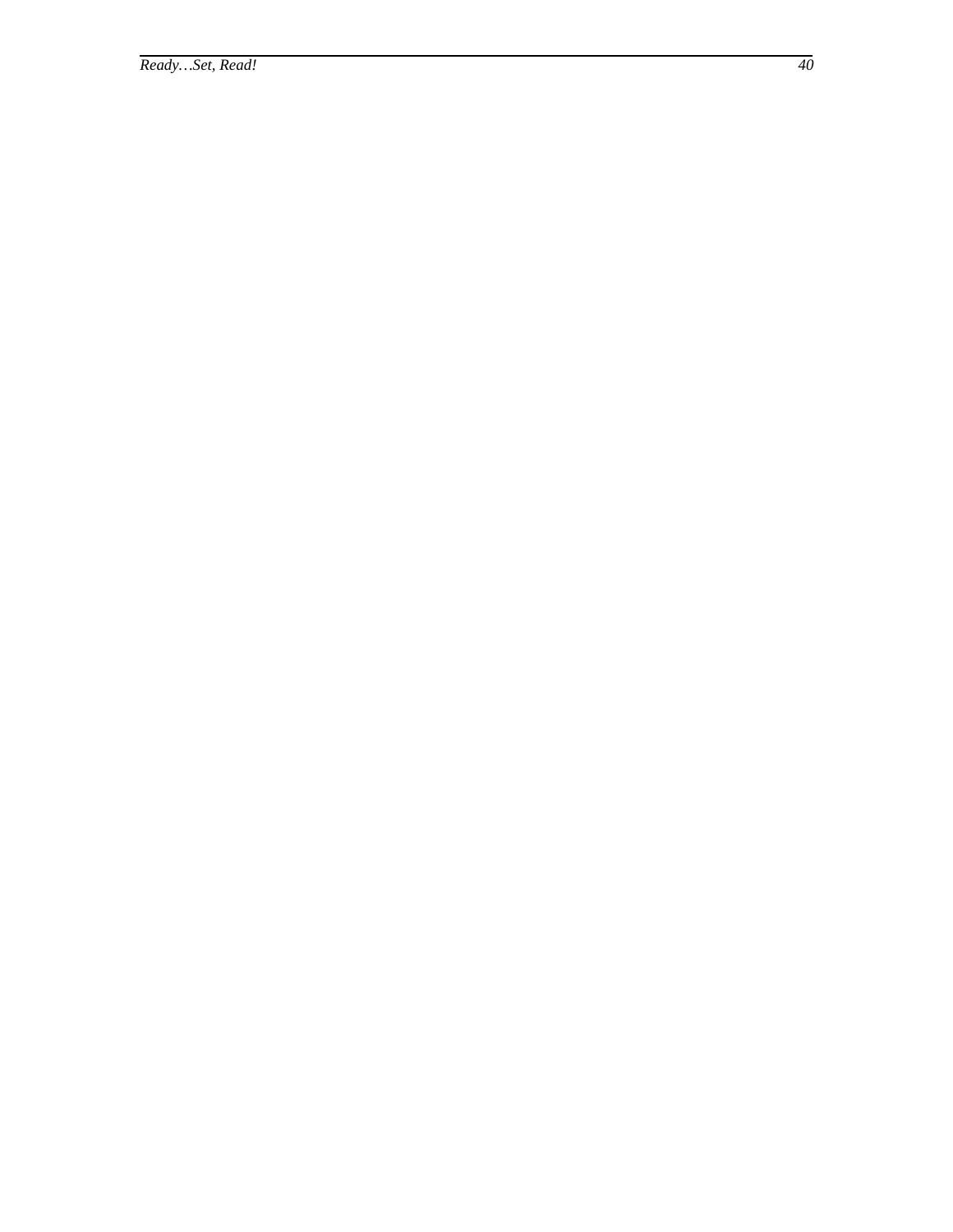## **Appendix K: Family Literacy Information**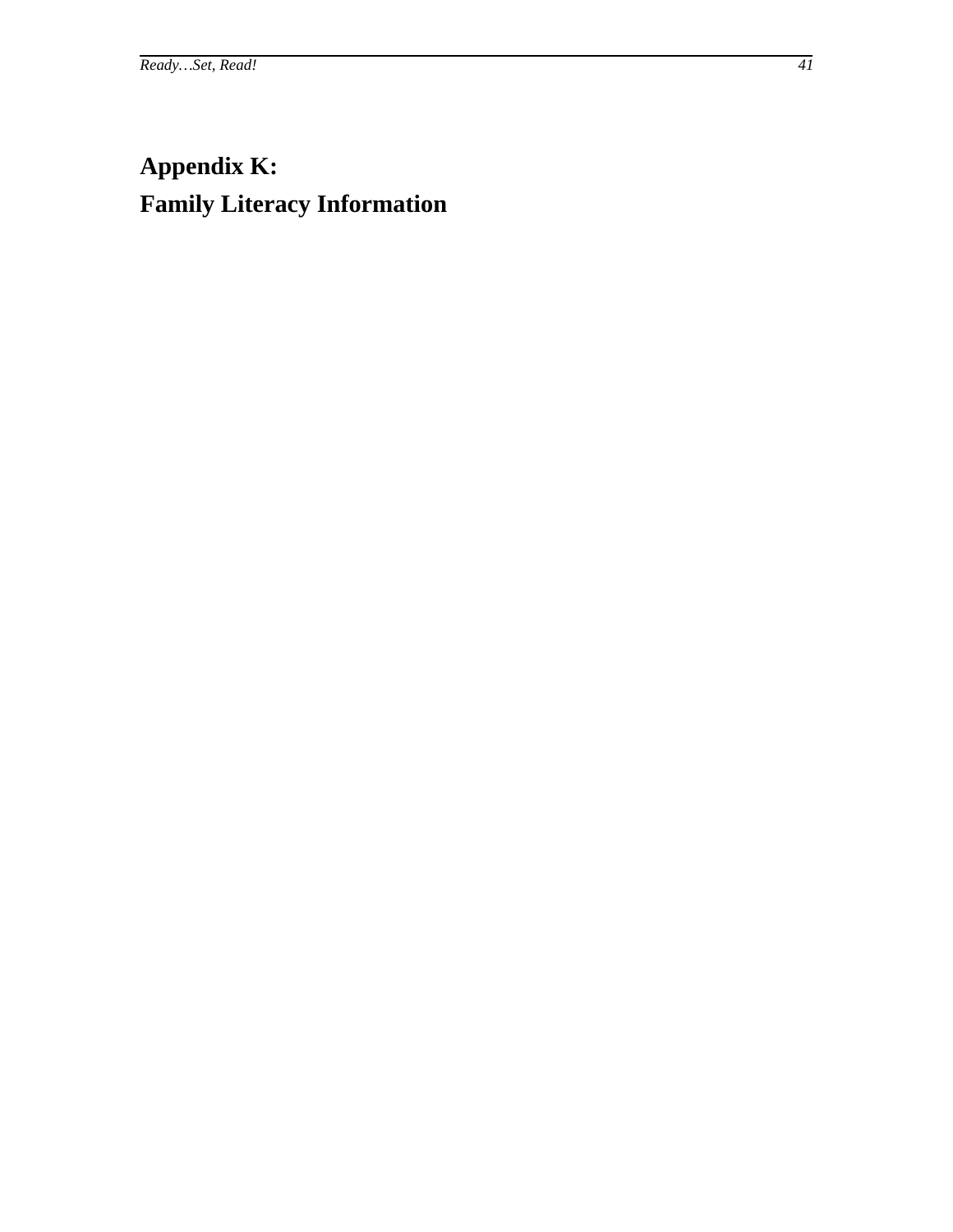| <b>MAKING THE CASE</b><br><b>FACTS ABOUT FAMILY LITERACY</b>                                                                                                                                                                                                                         |
|--------------------------------------------------------------------------------------------------------------------------------------------------------------------------------------------------------------------------------------------------------------------------------------|
| <b>Literacy Begin At Home</b>                                                                                                                                                                                                                                                        |
| <sup>o</sup> Educational researchers have demonstrated a child's progress in<br>school is clearly related to his or her parents' literacy.                                                                                                                                           |
| • The literacy link between parent and child has to do with the role<br>parents play in helping their children learn to read.                                                                                                                                                        |
| <sup>o</sup> Children raised in literate households are likely to enter grade one<br>with several thousand hours of one-to-one pre-reading experience<br>behind them.                                                                                                                |
| • Research shows there is a better chance of a child becoming a fully<br>literate adult if reading is encouraged in the home. Children who<br>grow up where there are books and readers become readers.                                                                              |
| ° The 1995 International Adult Literacy Survey found that 42% of<br>adult Canadians have some difficulty with reading.                                                                                                                                                               |
| • Family literacy programs are critical to the prevention of adult<br>literacy problems. Programs help parents and other caregivers<br>improve the skills they need to support their children's learning.                                                                            |
| • Family literacy programs focus on parent and child. The programs<br>are intended to improve the literacy skills of parents and children,<br>based on the assumption that improving the literacy skills of parents<br>results in better educational experiences for their children. |
| (Over)                                                                                                                                                                                                                                                                               |
| 601-510 West Hastings Street, Vancouver BC V6B 1L8 Telephone: (604) 684-0614 Facsimile: (604) 684-8520<br>Toll free in BC: 1-800-663-1293 e-mail: literacy_bc@douglas.bc.ca Internet: www.nald.ca/lbc.htm<br>.iteracyBC<br>Federal Charities Number: 12846-0334-RR0001               |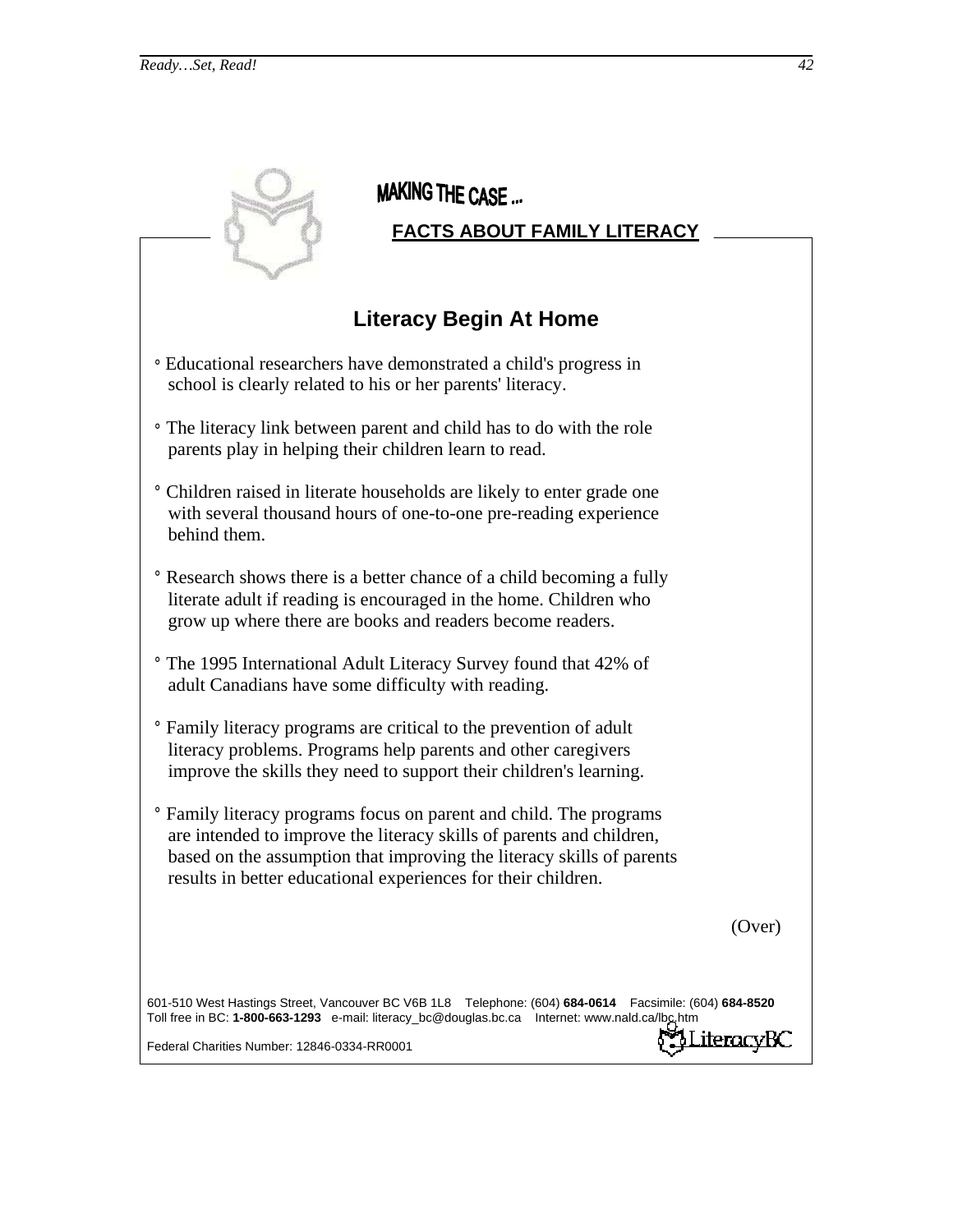## **Literacy B.C. provides the following services and support to Family Literacy development in B.C.:**

- ° training for existing and new family literacy program practitioners
- ° program development consultation
- ° a provincial information and resource centre available on line and via the 1-800 number
- ° a network for practitioners, volunteers and agencies involved in
- ° family literacy
- ° public awareness and leadership in promoting family literacy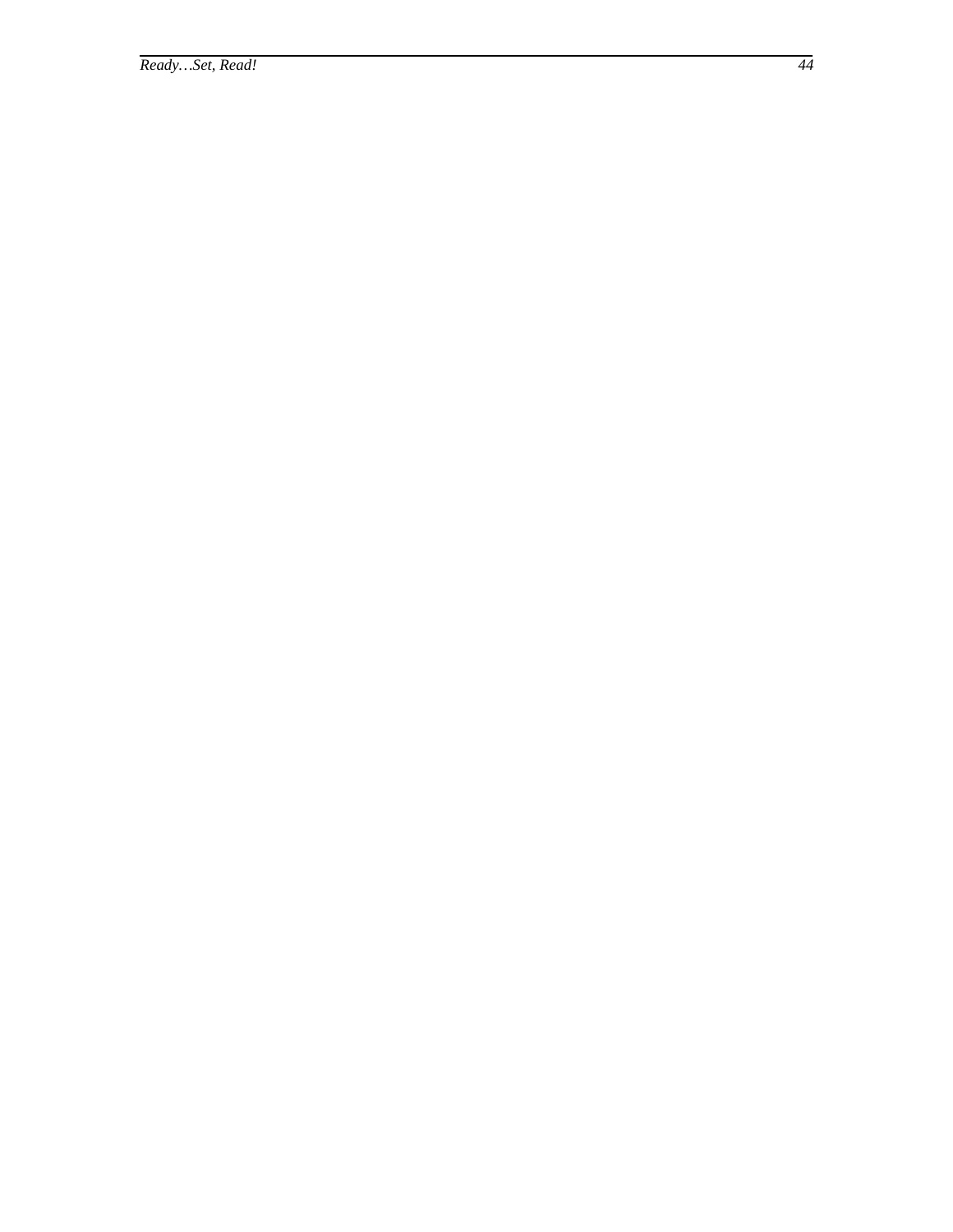## <span id="page-46-0"></span>**Appendix L: Press Releases**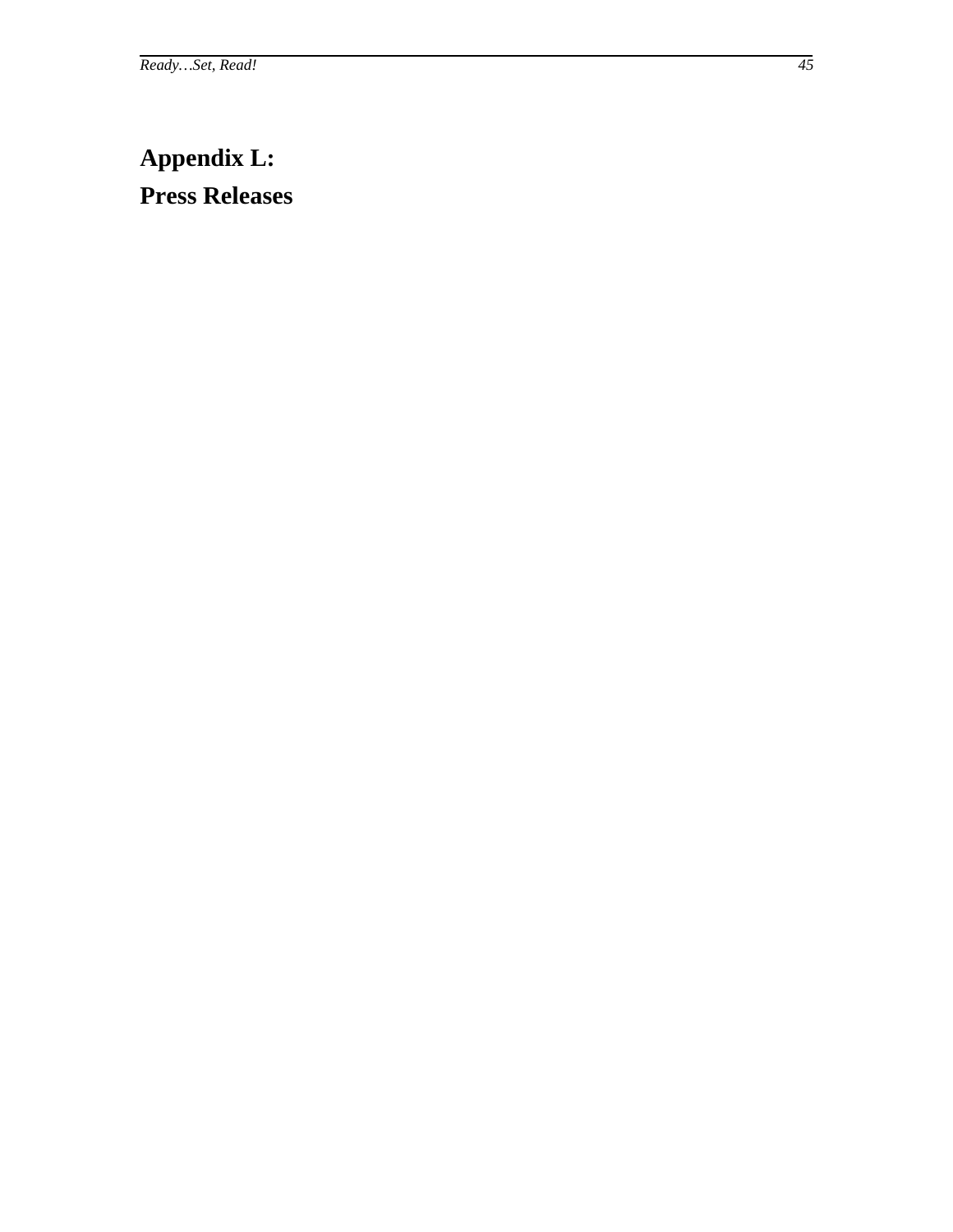# School District 57 **NOTEBOOK**

# **Spruceland Elementary**

## 'Reaching for the stars' 'La Passion D'Apprendre'

by Principal ROB McINTOSH At Spruceland Elementary School we are very pleased to be "Reaching For the Stars" in partnership with our parents and community. Our parents and community,

us to extend what we are able to do with our students and to make our school a<br>better place for students.<br>The photo ar right outlines one of the

The photo art right outlines one of the<br>many partnerships we share for the good<br>of our students.<br>The photo is of our second of three Lie-<br>erary Nights that we hold each year.<br>These nights are open to all families of<br>Kinder are designed to belp parents promote literacy at home, On the third night we visit the Prince George Library.

the Prince George Library.<br>Our activities and partnerships are designed to accomplish all or some of the following:

(a) to showcase student work and to<br>celebrate success

 $\left(\mathrm{b}\right)$  to share information with parents that would improve their child's academic success (c) to assist the school to develop and

implement programs and activities f o r<br>the benefit of the children

(d) to promote two way communication between home and school<br>some of the activities and partnerships<br>that we have developed to achieve these

#### goals are: **Science Fair Open House**

This is an evening showing of our student's Science Fair projects. The evening<br>is designed to showcase student work, and to promote interest in student driven<br>and student led projects.

#### Santa's Breakfast and **Community Barbecues**

Parents and community members are



Literacy Night is designed to ald parents promote literacy at home.

invited to our pre-Christmas breakfast<br>and to our year-end barbecue. Our chil-<br>dren love to show off their school and work to their parents and community.

#### **Family Dances**

Our Parent Advisory Counsel sponsors our ratem rutoway courses speaks.<br>All studies a result dents enjoy bringing their parents to our dance. We always get a great turn-out<br>and have lots of fun together.

#### **Parent Advisory Council Meetings**

We try to provide a parent venue for<br>discussion about school-wide issues. In

return the school has a better understand ing about the needs of our students and<br>their parents.

#### **Parent Volunteers**

We reap a tremendous benetit from our parent volunteers who assist with a vari-

parent volunteers who assist with a vari-<br>ery of activities. It is mutually beneficial the<br>equation because the school feels supported by its parents and parents have a better under<br>standing of what is happening in their<br>

46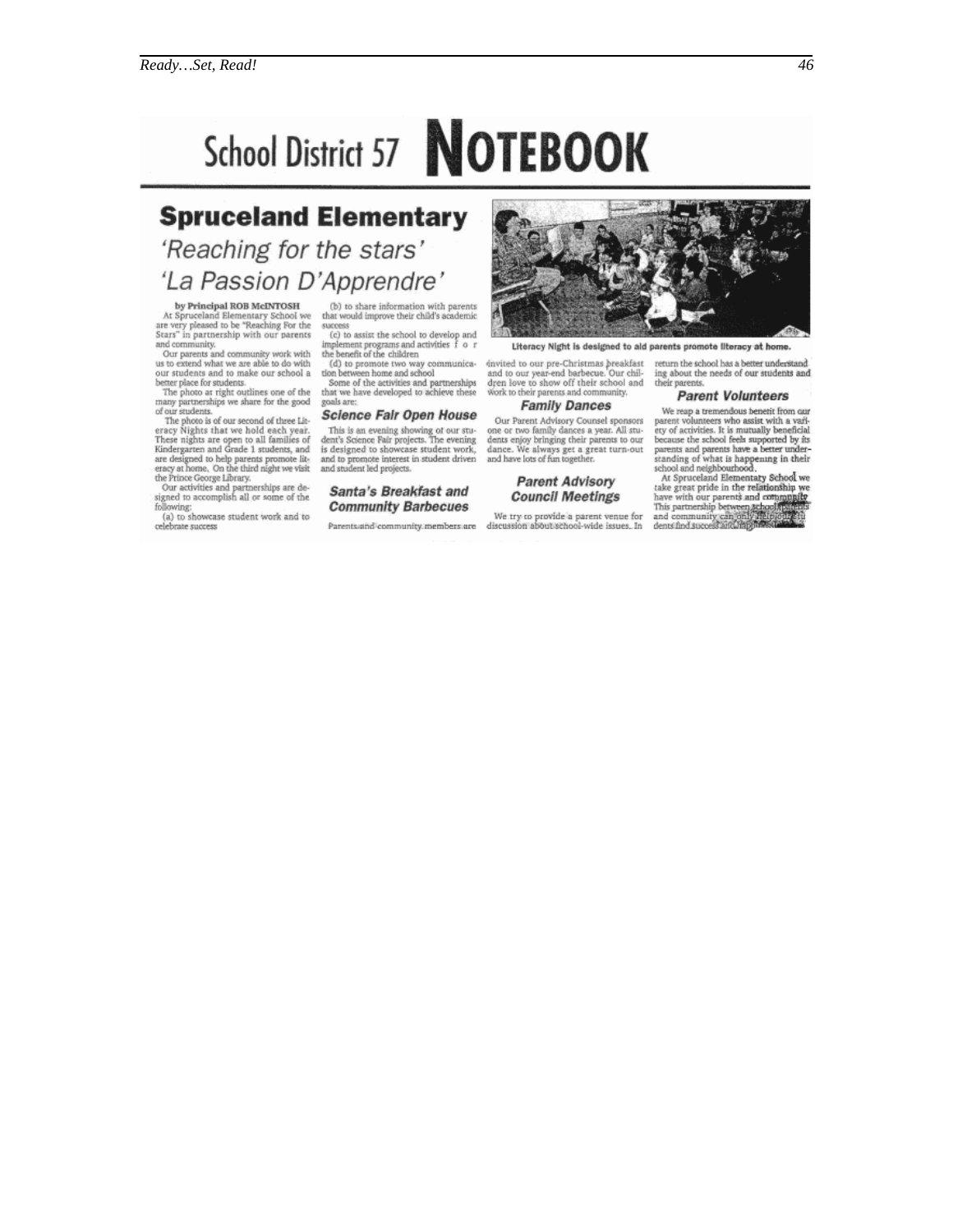## <span id="page-48-0"></span>**Acknowledgements**

This project was possible due to the combined efforts of many individuals. I would like to sincerely thank all those who were part of the creation and development of the Spruceland Ready, Set, Read program.

#### *Collaborators*

*Marcia Timbres,* Dean of Foundations Division, College of New Caledonia Prince George, BC *Tony Sweet & Marcy Lindstrom,* Ron Brent Elementary School, Prince George, BC *Rob MacIntosh,* Spruceland Elementary School, Prince George, BC *Edel Toner-Rogala & Marie Kelly,* Prince George Public Library, Prince George

#### *School District #57 Staff*

*Jenny Rankin*, Zone Vice-Principal Members of the Family Literacy Advisory Group: *Barb Conway, Karen Dougan, Debby Thomson, Beth Summers, Lisa Prokopowich, Tricia Knox, Meredith Keevy, Donna Jordan, Nola Williams*

#### *Spruceland Staff*

*Beth Summers,* Teacher, Spruceland Elementary, Prince George, BC *Lisa Prokopowich*, Speech Therapist, School District # 57,Prince George, BC

#### *Ministry of Education, Skills and Training*

*Audrey Thomas,* Provincial Literacy Co-ordinator *Linda Cooney*, BC Literacy Cost-Shared Project Liaison 1998-1999

#### *National Literacy Secretariat-HRDC*

Yvette Souque, Program Consultant, National Literacy Secretariat-HRDC

#### *College of New Caledonia*

*Paula Davies,* VALT Co-ordinator *Heather Fisher,* Regional Literacy Co-ordinator 1998-99 *Jordan Bacon,* Desk-top Publishing *Wilma Scott,* Printing